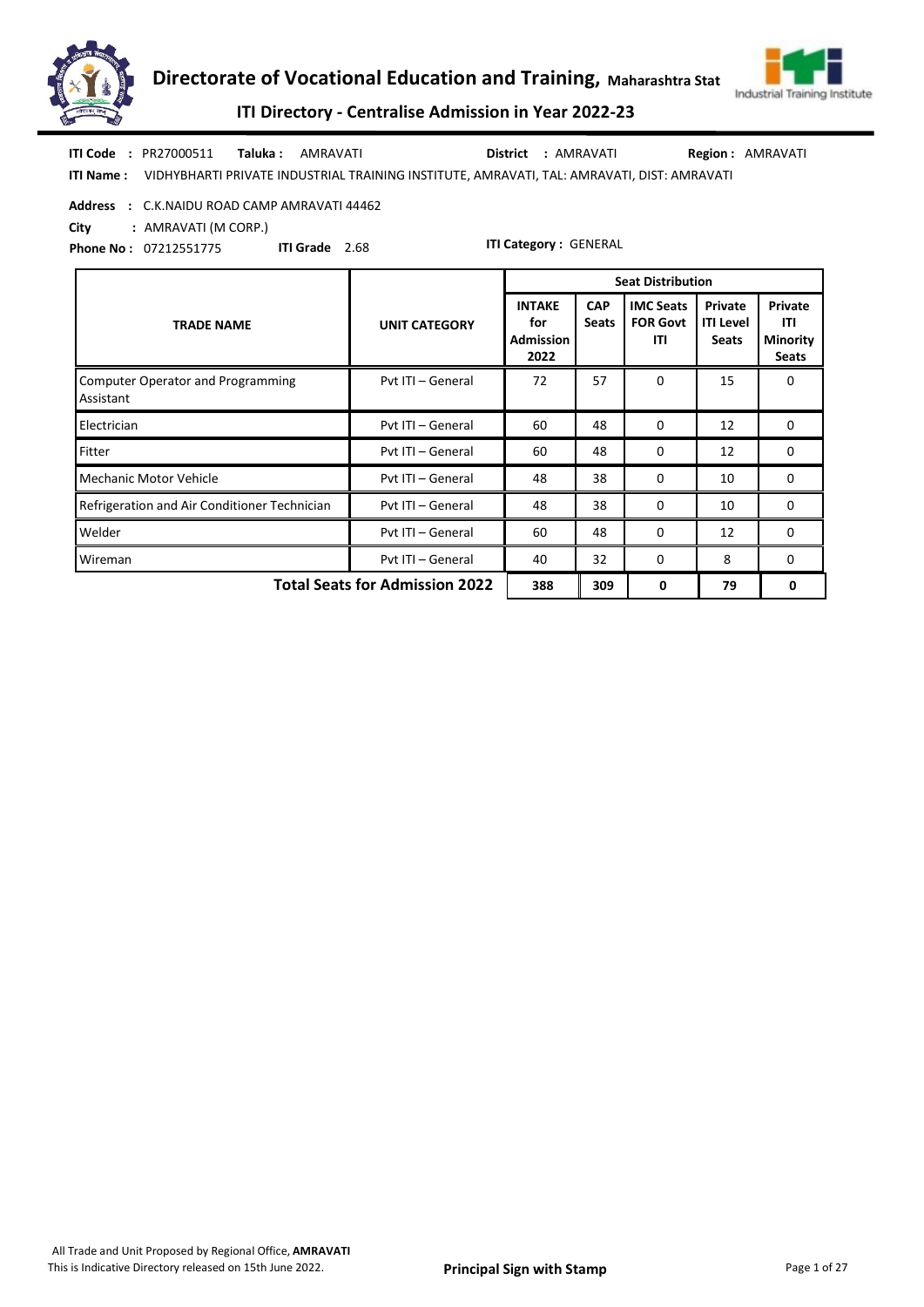



|      | <b>ITI Code : PR27000269</b> | <b>Taluka:</b> DARYAPUR |                       |                                                                                         |  | District : AMRAVATI          | <b>Region: AMRAVATI</b> |
|------|------------------------------|-------------------------|-----------------------|-----------------------------------------------------------------------------------------|--|------------------------------|-------------------------|
|      |                              |                         |                       | ITI Name: PRIVATE INDUSTRIAL TRAINING INSTITUTE, PIMPLOD, TAL: DARYAPUR, DIST: AMRAVATI |  |                              |                         |
|      |                              |                         |                       | Address : PRIVATE INDUSTRIAL TRAINING INSTITUTE PIMPLOD TA.DARYAPUR DIST.AMRAVATI       |  |                              |                         |
| City | : PIMPLOD                    |                         |                       |                                                                                         |  |                              |                         |
|      | <b>Phone No: 07224239520</b> |                         | <b>ITI Grade</b> 2.34 |                                                                                         |  | <b>ITI Category: GENERAL</b> |                         |

|                                       |                      |                                           |                            | <b>Seat Distribution</b>                   |                                             |                                                          |
|---------------------------------------|----------------------|-------------------------------------------|----------------------------|--------------------------------------------|---------------------------------------------|----------------------------------------------------------|
| <b>TRADE NAME</b>                     | <b>UNIT CATEGORY</b> | <b>INTAKE</b><br>for<br>Admission<br>2022 | <b>CAP</b><br><b>Seats</b> | <b>IMC Seats</b><br><b>FOR Govt</b><br>ITI | Private<br><b>ITI Level</b><br><b>Seats</b> | <b>Private</b><br>ITI<br><b>Minority</b><br><b>Seats</b> |
| Electrician                           | Pyt ITI - General    | 20                                        | 16                         | $\Omega$                                   | 4                                           | $\Omega$                                                 |
| Fitter                                | Pvt ITI - General    | 20                                        | 16                         | $\Omega$                                   | 4                                           | 0                                                        |
| Mechanic Motor Vehicle                | Pvt ITI - General    | 24                                        | 19                         | 0                                          | 5                                           | 0                                                        |
| Welder                                | Pyt ITI - General    | 40                                        | 32                         | $\Omega$                                   | 8                                           | $\Omega$                                                 |
| Wireman                               | Pvt ITI - General    | 20                                        | 16                         | $\Omega$                                   | 4                                           | 0                                                        |
| <b>Total Seats for Admission 2022</b> | 124                  | 99                                        | 0                          | 25                                         | 0                                           |                                                          |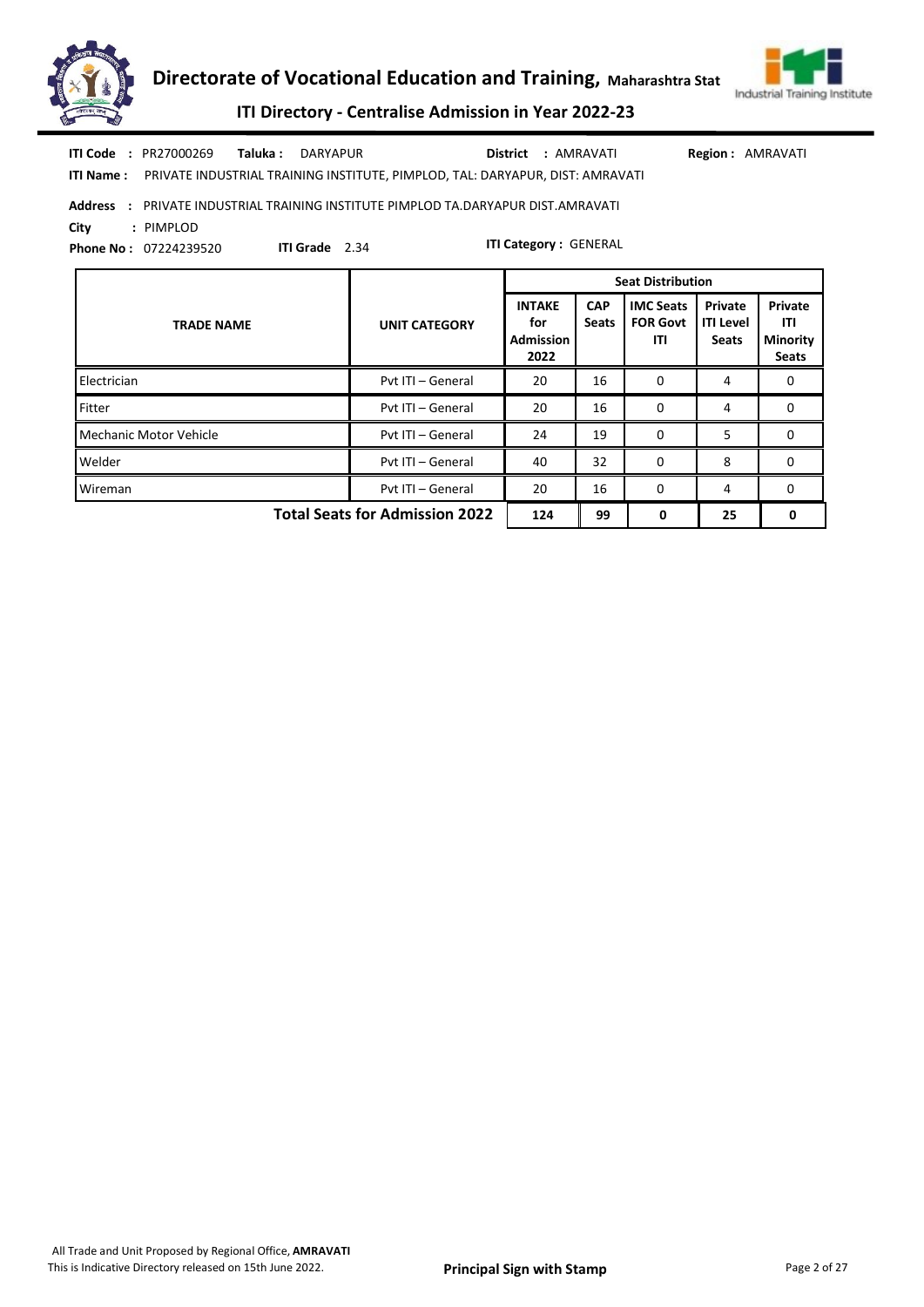



ITI Directory - Centralise Admission in Year 2022-23

| ITI Code         | Taluka :<br>: PR27000153                 | KHAMGAON                                                                                              | <b>District : BULDANA</b> | <b>Region: AMRAVATI</b> |
|------------------|------------------------------------------|-------------------------------------------------------------------------------------------------------|---------------------------|-------------------------|
| <b>ITI Name:</b> | BULDHANA                                 | ANJUMAN MUFIDAL ISLAM SOCIETY'S PRIVATE INDUSTRIAL TRAINING INSTITUTE, KHAMGAON, TAL: KHAMGAON, DIST: |                           |                         |
| Address          | : ANJUMAN CAMPUS, NANDURA ROAD, KHAMGAON |                                                                                                       |                           |                         |
| City             | : KHAMGAON (M CL)                        |                                                                                                       |                           |                         |

Phone No : 07263252208 ITI Grade 0.91

ITI Category : Pvt ITI – Minority – Religious – Muslim

|                                       |                                            |                                                  | <b>Seat Distribution</b>   |                                            |                                               |                                                   |  |  |
|---------------------------------------|--------------------------------------------|--------------------------------------------------|----------------------------|--------------------------------------------|-----------------------------------------------|---------------------------------------------------|--|--|
| <b>TRADE NAME</b>                     | <b>UNIT CATEGORY</b>                       | <b>INTAKE</b><br>for<br><b>Admission</b><br>2022 | <b>CAP</b><br><b>Seats</b> | <b>IMC Seats</b><br><b>FOR Govt</b><br>ΙTΙ | Private<br><b>I</b> ITI Level<br><b>Seats</b> | Private<br>ITI<br><b>Minority</b><br><b>Seats</b> |  |  |
| Electrician                           | Pvt ITI - Minority -<br>Religious - Muslim | 20                                               | 6                          | 0                                          | 4                                             | 10                                                |  |  |
| <b>Total Seats for Admission 2022</b> | 20                                         | 6                                                | 0                          | 4                                          | 10                                            |                                                   |  |  |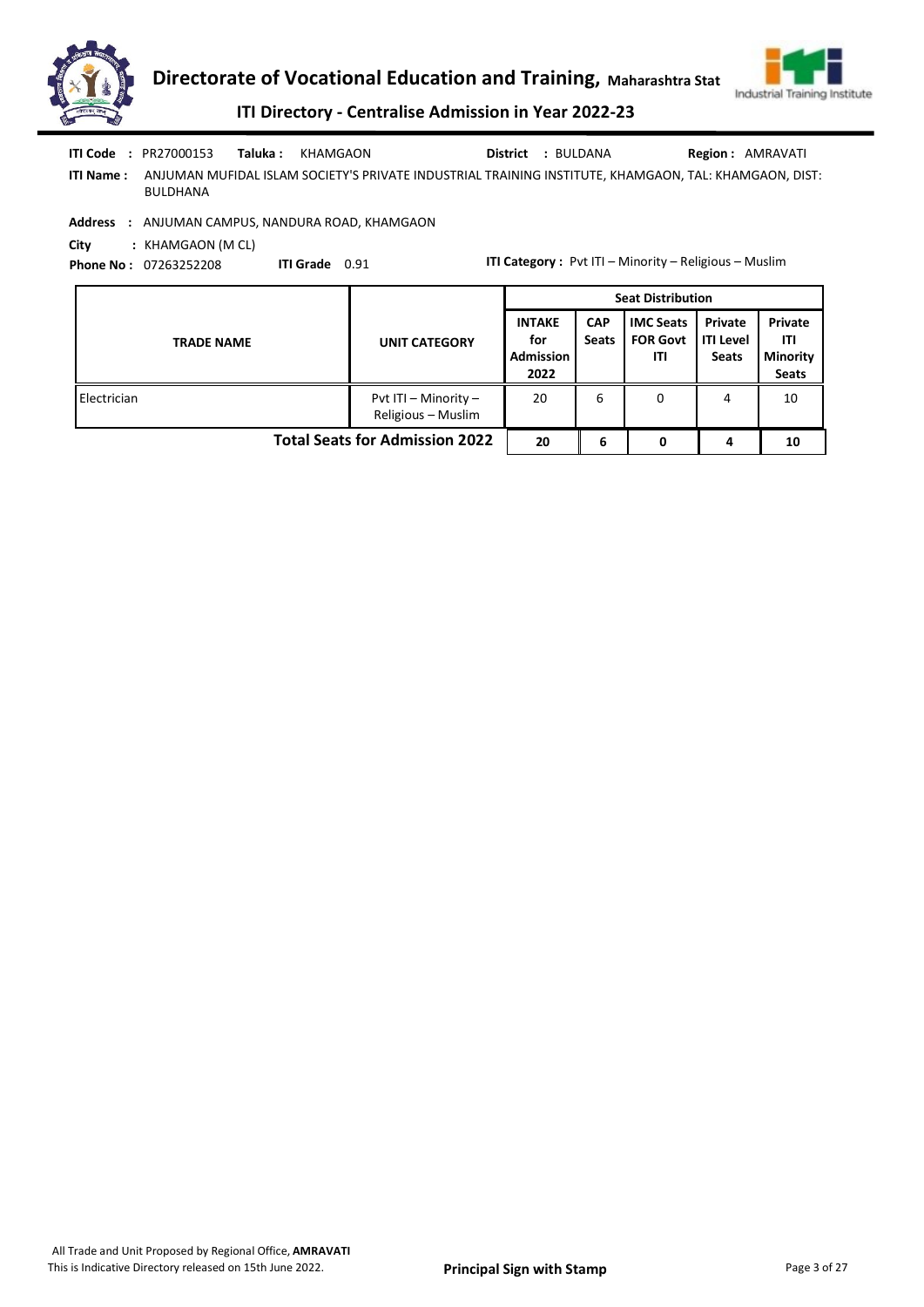



ITI Directory - Centralise Admission in Year 2022-23

|      | <b>ITI Code : PR27000233</b> | Taluka : | WANI                                                                                                                   | <b>District : YAVATMAL</b> | <b>Region: AMRAVATI</b> |
|------|------------------------------|----------|------------------------------------------------------------------------------------------------------------------------|----------------------------|-------------------------|
|      |                              |          | <b>ITI Name:</b> SHRI CHHATRAPATI SHAHU MAHARAJ PRIVATE INDUSTRIAL TRAINING INSTITUTE. WANI. TAL: WANI. DIST: YAVATMAL |                            |                         |
|      |                              |          | <b>Address : PLOT NO. P 1. MIDC AREA. WANI DIST-YAVATMAL 445304 (M.S.)</b>                                             |                            |                         |
| City | : WANI (M CL)                |          |                                                                                                                        |                            |                         |

Phone No : 07239228743

ITI Grade 1.88

|                                       |                      | <b>Seat Distribution</b>                         |                            |                                            |                                             |                                                   |  |  |
|---------------------------------------|----------------------|--------------------------------------------------|----------------------------|--------------------------------------------|---------------------------------------------|---------------------------------------------------|--|--|
| <b>TRADE NAME</b>                     | <b>UNIT CATEGORY</b> | <b>INTAKE</b><br>for<br><b>Admission</b><br>2022 | <b>CAP</b><br><b>Seats</b> | <b>IMC Seats</b><br><b>FOR Govt</b><br>ITI | Private<br><b>ITI Level</b><br><b>Seats</b> | Private<br>ITI<br><b>Minority</b><br><b>Seats</b> |  |  |
| Electrician                           | Pvt ITI - General    | 20                                               | 16                         | 0                                          | 4                                           | 0                                                 |  |  |
| Mechanic Diesel                       | Pyt ITI - General    | 48                                               | 38                         | 0                                          | 10                                          | 0                                                 |  |  |
| <b>Total Seats for Admission 2022</b> |                      |                                                  | 54                         | 0                                          | 14                                          | 0                                                 |  |  |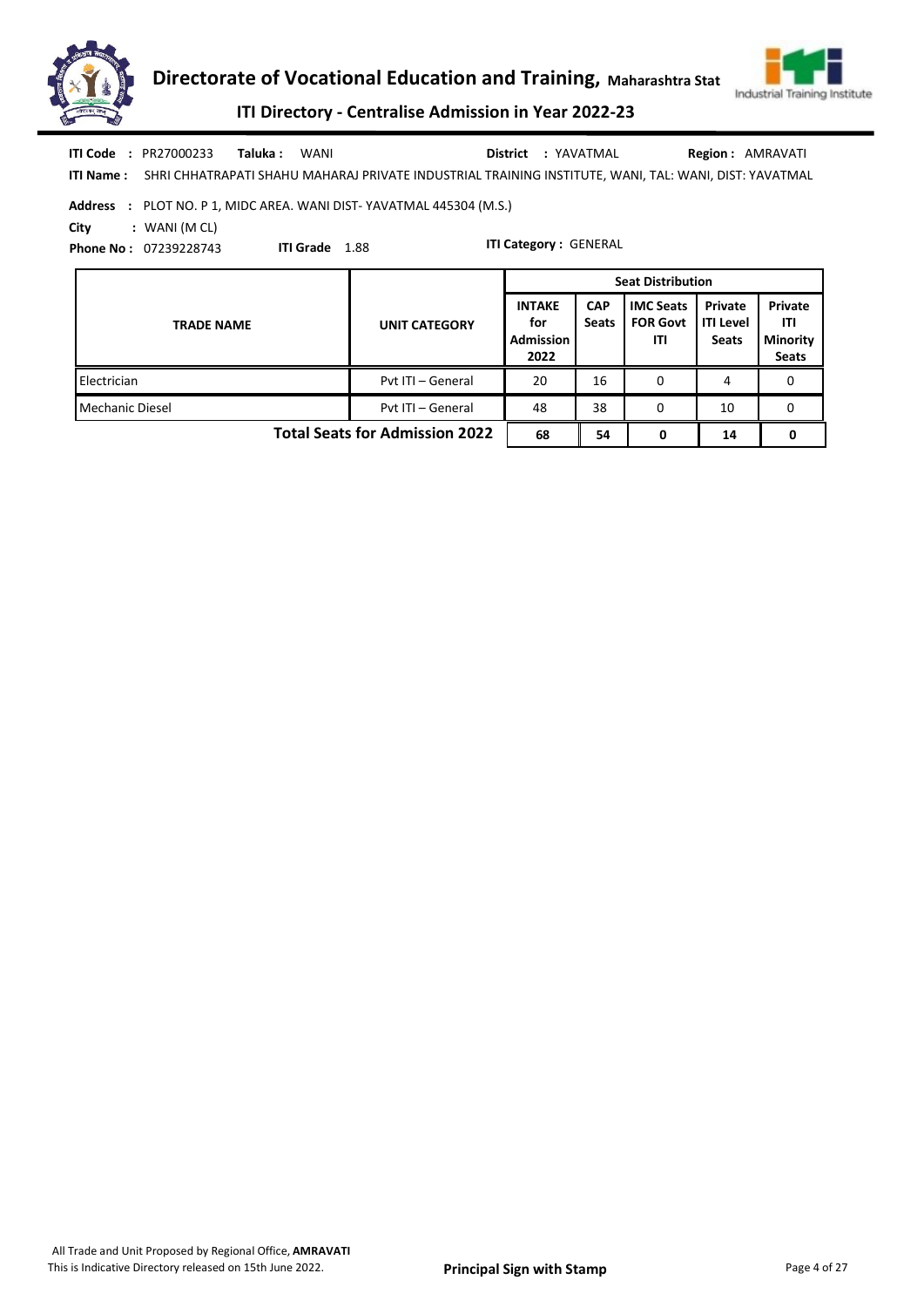



ITI Directory - Centralise Admission in Year 2022-23

Taluka : KHAMGAON District : BULDANA ITI Code : PR27000773 Taluka : KHAMGAON **District** : BULDANA Region : AMRAVATI

ITI Grade 2.08

ITI Name : ANS INFOVALLY PRIVATE INDUSTRIAL TRAINING INSTITUTE, KHAMGAON, TAL: KHAMGAON, DIST: BULDHANA

Address : ANS INFOVALLY INDUSTRIAL TRAINING CENTER AT. POST CHANDMARI CHAOWK SHELODI ROAD KHAMGA

City : KHAMGAON (M CL)

Phone No : 07263258029

|                                       |                      |                                                  |                     | <b>Seat Distribution</b>                   |                                             |                                                   |
|---------------------------------------|----------------------|--------------------------------------------------|---------------------|--------------------------------------------|---------------------------------------------|---------------------------------------------------|
| <b>TRADE NAME</b>                     | <b>UNIT CATEGORY</b> | <b>INTAKE</b><br>for<br><b>Admission</b><br>2022 | <b>CAP</b><br>Seats | <b>IMC Seats</b><br><b>FOR Govt</b><br>ITI | Private<br><b>ITI Level</b><br><b>Seats</b> | Private<br>ITI<br><b>Minority</b><br><b>Seats</b> |
| Architectural Draughtsman             | Pyt ITI - General    | 24                                               | 19                  | 0                                          | 5                                           | 0                                                 |
| Electrician                           | Pvt ITI - General    | 80                                               | 64                  | $\Omega$                                   | 16                                          | 0                                                 |
| Fitter                                | Pyt ITI - General    | 40                                               | 32                  | 0                                          | 8                                           | 0                                                 |
| Welder                                | Pyt ITI - General    | 60                                               | 48                  | 0                                          | 12                                          | 0                                                 |
| Wireman                               | Pyt ITI - General    | 20                                               | 16                  | $\Omega$                                   | 4                                           | 0                                                 |
| <b>Total Seats for Admission 2022</b> | 224                  | 179                                              | $\Omega$            | 45                                         | 0                                           |                                                   |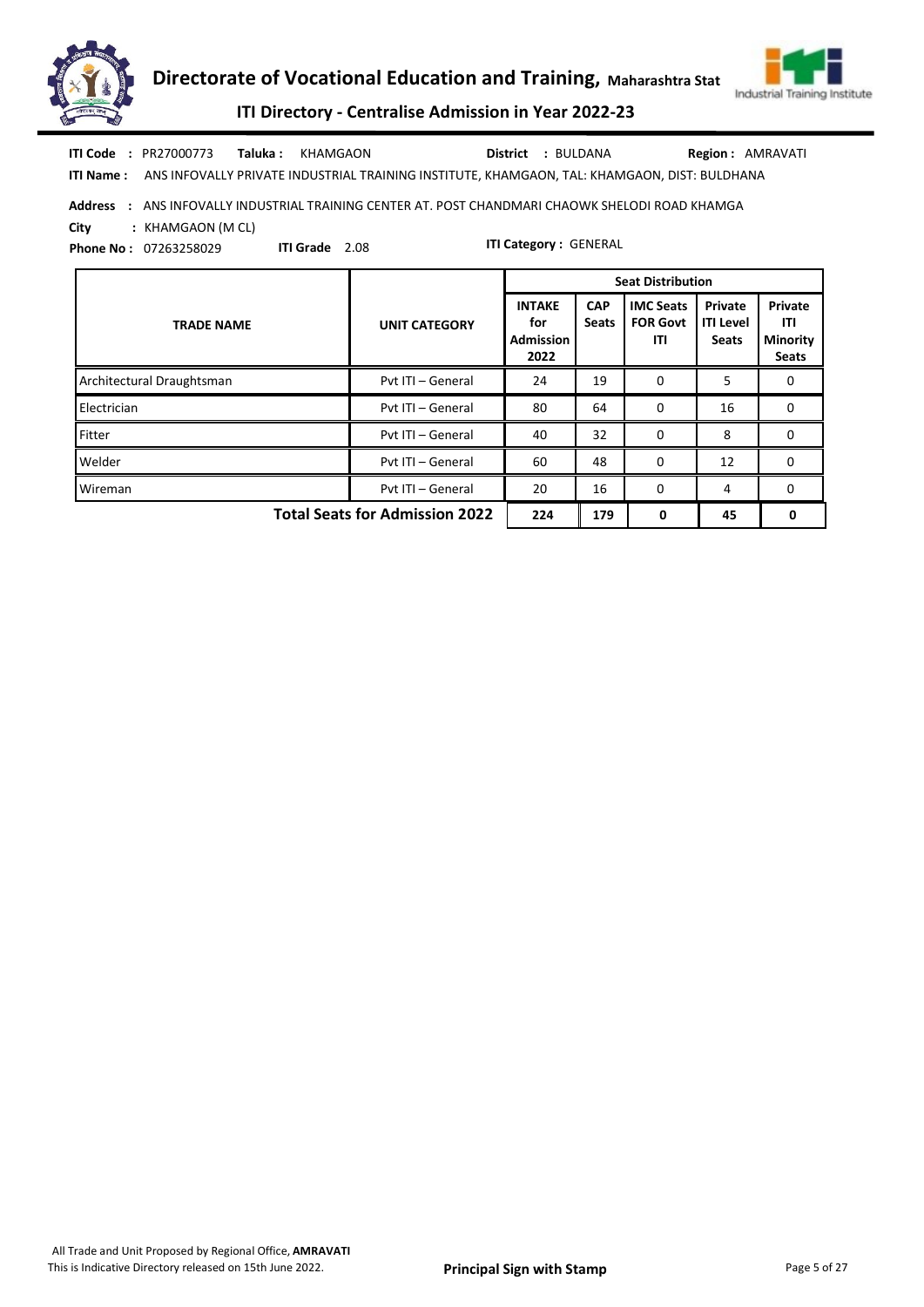



ITI Directory - Centralise Admission in Year 2022-23

| <b>ITI Code : PR27000795</b> | <b>Taluka</b> : WARUD |                                                                                                                  | District : AMRAVATI | <b>Region: AMRAVATI</b> |
|------------------------------|-----------------------|------------------------------------------------------------------------------------------------------------------|---------------------|-------------------------|
|                              |                       | <b>ITI Name:</b> PUNDALIK MAHARAJ PRIVATE INDUSTRIAL TRAINING INSTITUTE. ROSHANKHEDA. TAL: WARUD. DIST: AMRAVATI |                     |                         |

Address : AT POST ROSHANKHEDA

City : ROSHANKHEDA

Phone No : 09766822344

ITI Grade 2.63

|                                       |                      | <b>Seat Distribution</b>                         |                            |                                            |                                      |                                                   |
|---------------------------------------|----------------------|--------------------------------------------------|----------------------------|--------------------------------------------|--------------------------------------|---------------------------------------------------|
| <b>TRADE NAME</b>                     | <b>UNIT CATEGORY</b> | <b>INTAKE</b><br>for<br><b>Admission</b><br>2022 | <b>CAP</b><br><b>Seats</b> | <b>IMC Seats</b><br><b>FOR Govt</b><br>ITI | Private<br>ITI Level<br><b>Seats</b> | Private<br>ITI<br><b>Minority</b><br><b>Seats</b> |
| Electrician                           | Pvt ITI - General    | 20                                               | 16                         | 0                                          | 4                                    | 0                                                 |
| Fitter                                | Pvt ITI - General    | 20                                               | 16                         | 0                                          | 4                                    | 0                                                 |
| <b>Total Seats for Admission 2022</b> |                      |                                                  | 32                         | 0                                          | 8                                    | 0                                                 |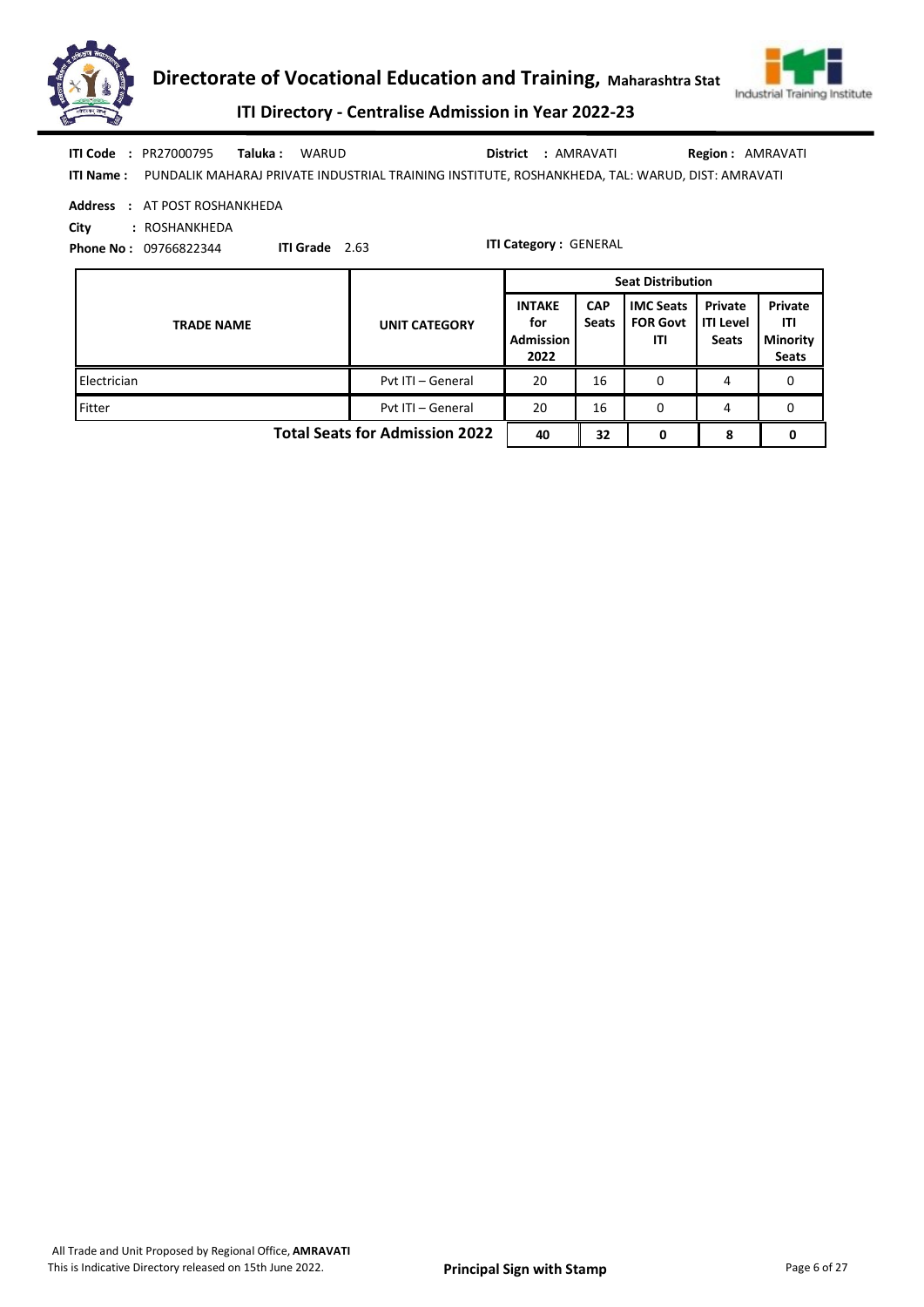



ITI Directory - Centralise Admission in Year 2022-23

ITI Name : PRABHAKARRAO GHEWARE PRIVATE INDUSTRIAL TRAINING INSTITUTE, WADHONA, TAL: NANDGAON KHANDESHWAR, DIST: AMRAVATI Taluka : NANDGAON-KHANDESHWA District : AMRAVATI ITI Code : PR27000796 Region : AMRAVATI

Address : WADHONA (RAM)

City : WADHONARAMNATH

Phone No : 07221223023 ITI Grade 0

|                                       |                      | <b>Seat Distribution</b>                         |                            |                                            |                                             |                                                   |  |
|---------------------------------------|----------------------|--------------------------------------------------|----------------------------|--------------------------------------------|---------------------------------------------|---------------------------------------------------|--|
| <b>TRADE NAME</b>                     | <b>UNIT CATEGORY</b> | <b>INTAKE</b><br>for<br><b>Admission</b><br>2022 | <b>CAP</b><br><b>Seats</b> | <b>IMC Seats</b><br><b>FOR Govt</b><br>ΙTΙ | Private<br><b>ITI Level</b><br><b>Seats</b> | Private<br>ITI<br><b>Minority</b><br><b>Seats</b> |  |
| Electrician                           | Pyt ITI - General    | 40                                               | 32                         | 0                                          | 8                                           |                                                   |  |
| <b>Total Seats for Admission 2022</b> |                      |                                                  | 32                         |                                            | 8                                           |                                                   |  |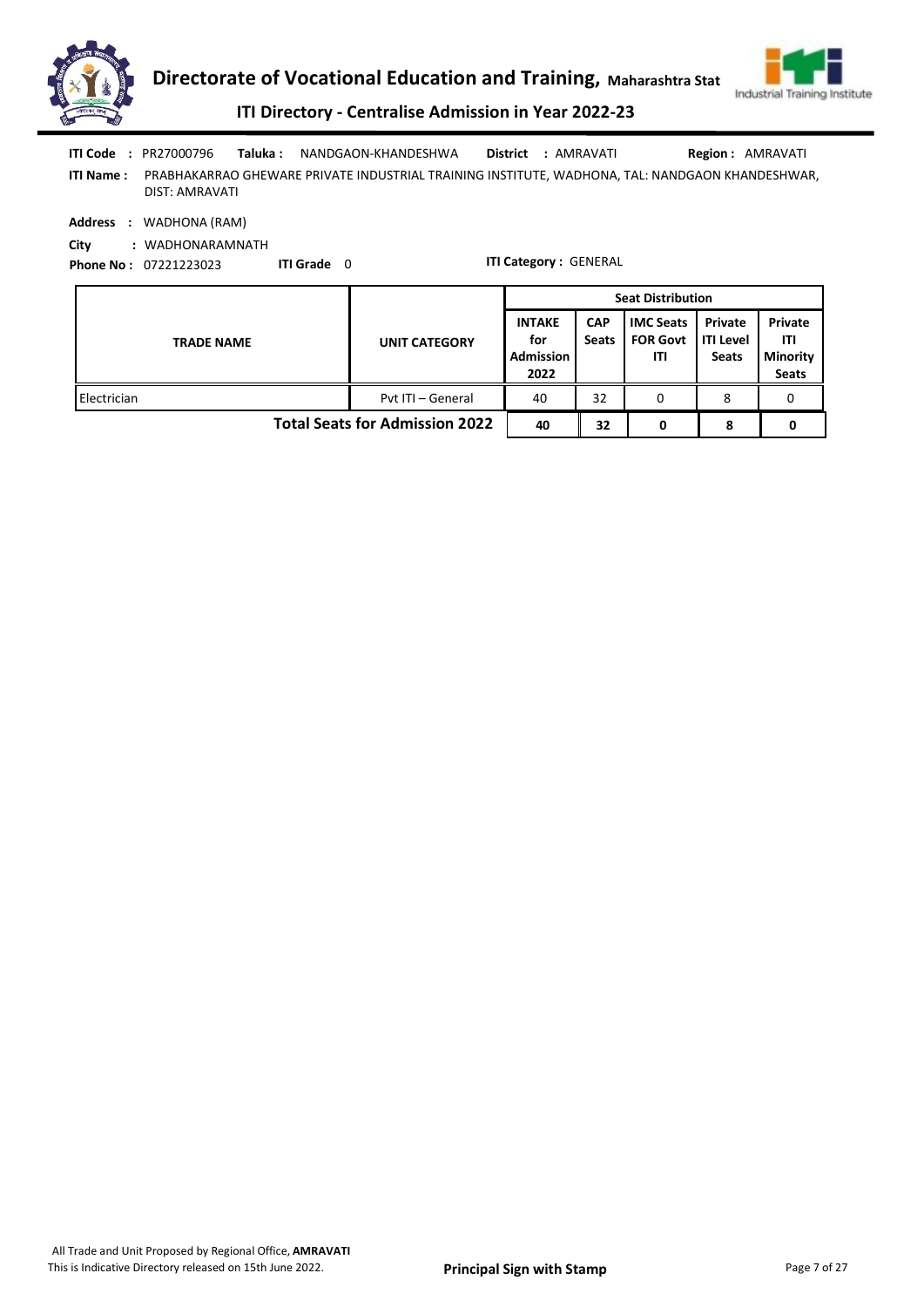



ITI Directory - Centralise Admission in Year 2022-23

| <b>ITI Code : PR27000797</b>     | <b>Taluka : CHIKHLI</b> |                                                                                                     | <b>District : BULDANA</b> | <b>Region: AMRAVATI</b> |  |
|----------------------------------|-------------------------|-----------------------------------------------------------------------------------------------------|---------------------------|-------------------------|--|
|                                  |                         | <b>ITI Name:</b> KARAM PRIVATE INDUSTRIAL TRAINING INSTITUTE. CHIKHLI. TAL: CHIKHLI. DIST: BULDHANA |                           |                         |  |
| Address : OLD TOWN ROAD, CHIKHLI |                         |                                                                                                     |                           |                         |  |

City : CHIKHLI (M CL)

Phone No : 07264243313

ITI Grade 0.45

|                                       |                      | <b>Seat Distribution</b>                         |                            |                                            |                                             |                                                   |
|---------------------------------------|----------------------|--------------------------------------------------|----------------------------|--------------------------------------------|---------------------------------------------|---------------------------------------------------|
| <b>TRADE NAME</b>                     | <b>UNIT CATEGORY</b> | <b>INTAKE</b><br>for<br><b>Admission</b><br>2022 | <b>CAP</b><br><b>Seats</b> | <b>IMC Seats</b><br><b>FOR Govt</b><br>ITI | Private<br><b>ITI Level</b><br><b>Seats</b> | Private<br>ITI<br><b>Minority</b><br><b>Seats</b> |
| Fitter                                | Pvt ITI - General    | 20                                               | 16                         | 0                                          | 4                                           | 0                                                 |
| Wireman                               | Pvt ITI - General    | 20                                               | 16                         | 0                                          | 4                                           | 0                                                 |
| <b>Total Seats for Admission 2022</b> |                      |                                                  | 32                         | 0                                          | 8                                           | 0                                                 |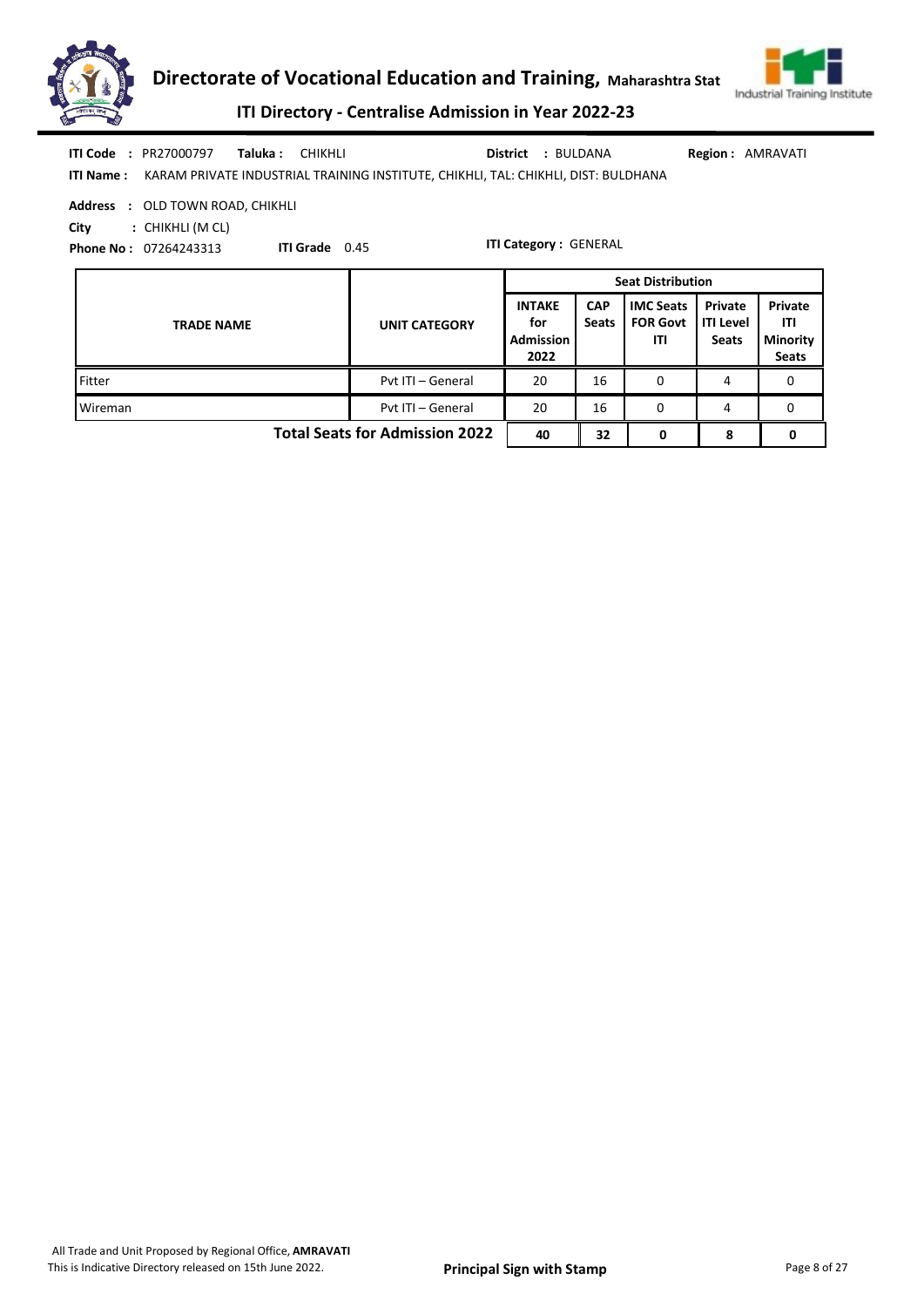



|            | <b>ITI Code : PR27000826</b>                                          | <b>Taluka : WARUD</b> |                       | District : AMRAVATI                                                                        | <b>Region: AMRAVATI</b> |  |  |  |  |
|------------|-----------------------------------------------------------------------|-----------------------|-----------------------|--------------------------------------------------------------------------------------------|-------------------------|--|--|--|--|
| ITI Name : |                                                                       |                       |                       | KESHVARO MEANEKAR PRIVATE INDUSTRIAL TRAINING INSTITUTE, JARUD, TAL: WARUD, DIST: AMRAVATI |                         |  |  |  |  |
|            | <b>Address : WANKHADE COLONY, VILL. JARUD TA. WARUD DIST AMRAVATI</b> |                       |                       |                                                                                            |                         |  |  |  |  |
| City       | : JARUD                                                               |                       |                       |                                                                                            |                         |  |  |  |  |
|            | <b>Phone No: 07122705852</b>                                          |                       | <b>ITI Grade</b> 0.79 | <b>ITI Category: GENERAL</b>                                                               |                         |  |  |  |  |

|                                       |                      | <b>Seat Distribution</b>                         |                            |                                            |                                      |                                                   |  |
|---------------------------------------|----------------------|--------------------------------------------------|----------------------------|--------------------------------------------|--------------------------------------|---------------------------------------------------|--|
| <b>TRADE NAME</b>                     | <b>UNIT CATEGORY</b> | <b>INTAKE</b><br>for<br><b>Admission</b><br>2022 | <b>CAP</b><br><b>Seats</b> | <b>IMC Seats</b><br><b>FOR Govt</b><br>ΙTΙ | Private<br><b>ITI Level</b><br>Seats | Private<br>ITI<br><b>Minority</b><br><b>Seats</b> |  |
| Electrician                           | Pyt ITI - General    | 20                                               | 16                         | 0                                          |                                      |                                                   |  |
| Fitter                                | Pyt ITI - General    | 20                                               | 16                         | 0                                          | 4                                    |                                                   |  |
| <b>Total Seats for Admission 2022</b> | 40                   | 32                                               | 0                          | 8                                          |                                      |                                                   |  |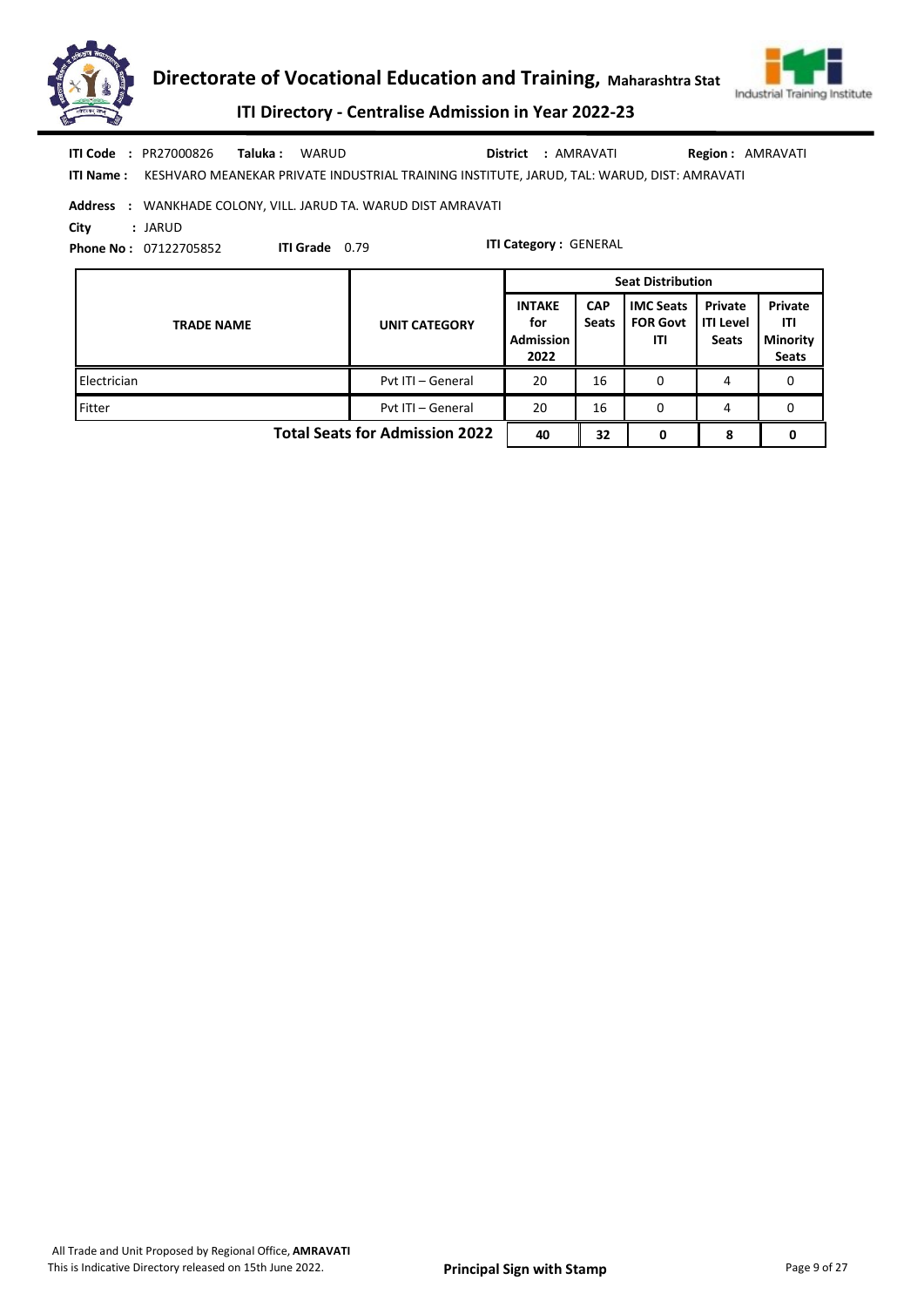



ITI Directory - Centralise Admission in Year 2022-23

| <b>ITI Code : PR27000838</b> | Taluka : | WANI                                                                  |  | District : YAVATMAL | <b>Region: AMRAVATI</b> |
|------------------------------|----------|-----------------------------------------------------------------------|--|---------------------|-------------------------|
|                              |          | <b>ITI Name:</b> BALAJI PRIVATE INDUSTRIAL TRAINING INSTITUTE.SAWRALA |  |                     |                         |
|                              |          | <b>Address</b> : AT. SAWARLA PO. KONA TA. WANI DIST. YAVATMAL         |  |                     |                         |

City : SAWARLA

Phone No: 0

ITI Grade 0.98

|                                       |                      |                                                  | <b>Seat Distribution</b>   |                                            |                                             |                                            |
|---------------------------------------|----------------------|--------------------------------------------------|----------------------------|--------------------------------------------|---------------------------------------------|--------------------------------------------|
| <b>TRADE NAME</b>                     | <b>UNIT CATEGORY</b> | <b>INTAKE</b><br>for<br><b>Admission</b><br>2022 | <b>CAP</b><br><b>Seats</b> | <b>IMC Seats</b><br><b>FOR Govt</b><br>ITI | Private<br><b>ITI Level</b><br><b>Seats</b> | Private<br>ITI<br><b>Minority</b><br>Seats |
| Draughtsman Civil                     | Pyt ITI - General    | 24                                               | 19                         | 0                                          | 5                                           | 0                                          |
| Electrician                           | Pvt ITI - General    | 20                                               | 16                         | 0                                          | 4                                           | 0                                          |
| Fitter                                | Pyt ITI - General    | 20                                               | 16                         | 0                                          | 4                                           | 0                                          |
| <b>Total Seats for Admission 2022</b> | 64                   | 51                                               | 0                          | 13                                         |                                             |                                            |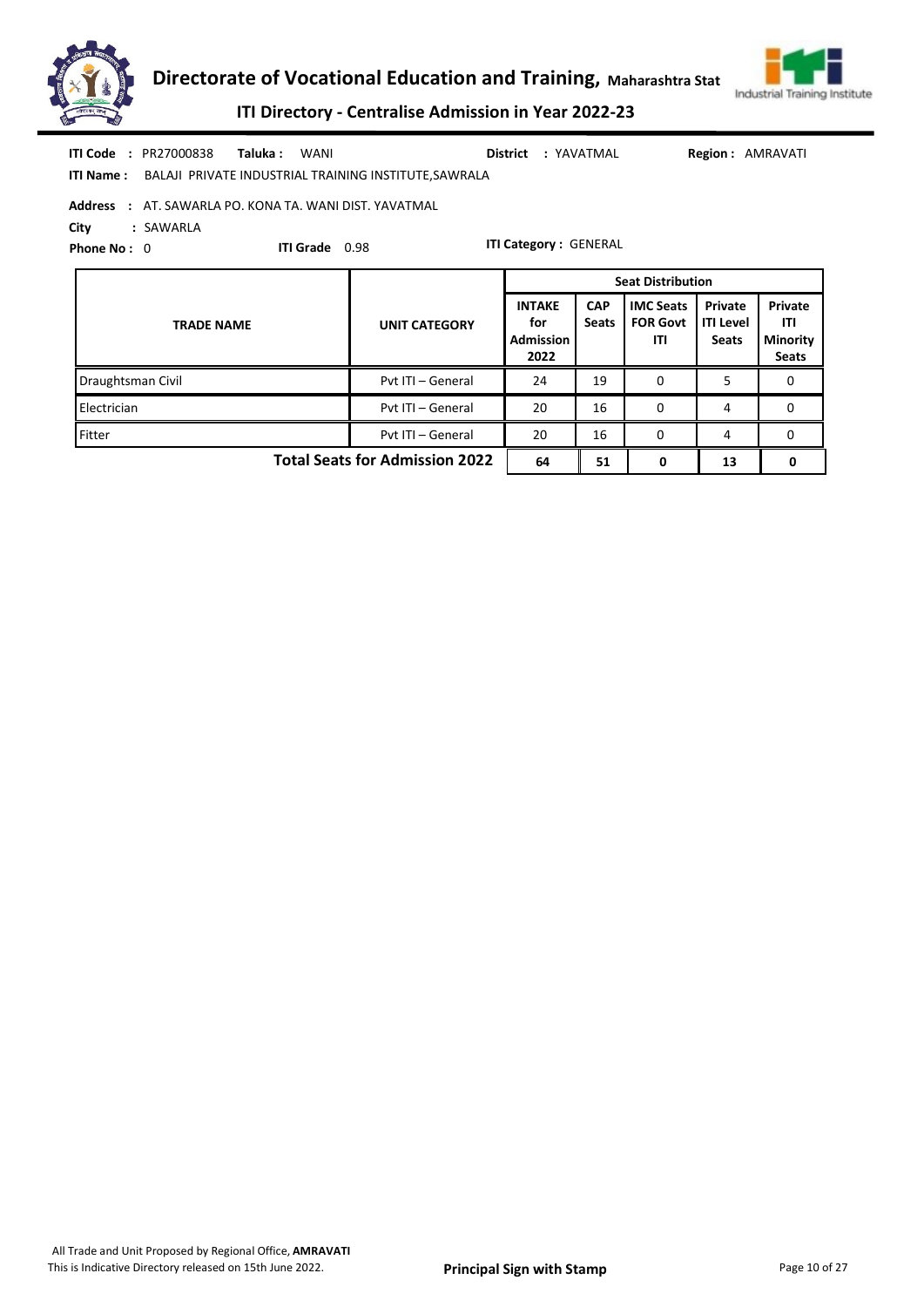



ITI Directory - Centralise Admission in Year 2022-23

ITI Name : LATE SAU MEENATAI JADHAO PRIVATE INDUSTRIAL TRAINING INSTITUTE SHELGAON TQ.SHEGAON DIST. BULDHANA Taluka : SHEGAON District : BULDANA ITI Code : PR27000847 Taluka : SHEGAON **District** : BULDANA Region : AMRAVATI

Address : SHEGAON ROAD TQ-SHEGAON DIST-BULDHANA

City : SHELGAON UJAD

Phone No : 07263-295396

ITI Grade 1.51

|                                                       |                      | <b>Seat Distribution</b>                         |                            |                                            |                                             |                                            |
|-------------------------------------------------------|----------------------|--------------------------------------------------|----------------------------|--------------------------------------------|---------------------------------------------|--------------------------------------------|
| <b>TRADE NAME</b>                                     | <b>UNIT CATEGORY</b> | <b>INTAKE</b><br>for<br><b>Admission</b><br>2022 | <b>CAP</b><br><b>Seats</b> | <b>IMC Seats</b><br><b>FOR Govt</b><br>ITI | Private<br><b>ITI Level</b><br><b>Seats</b> | Private<br>ITI<br>Minority<br><b>Seats</b> |
| <b>Computer Operator and Programming</b><br>Assistant | Pyt ITI - General    | 48                                               | 38                         | 0                                          | 10                                          | <sup>0</sup>                               |
| Electrician                                           | Pyt ITI - General    | 120                                              | 96                         | 0                                          | 24                                          | 0                                          |
| Fitter                                                | Pvt ITI - General    | 60                                               | 48                         | $\Omega$                                   | 12                                          | 0                                          |
| Surveyor                                              | Pvt ITI - General    | 24                                               | 19                         | $\Omega$                                   | 5                                           | $\Omega$                                   |
| <b>Total Seats for Admission 2022</b>                 | 252                  | 201                                              | 0                          | 51                                         | 0                                           |                                            |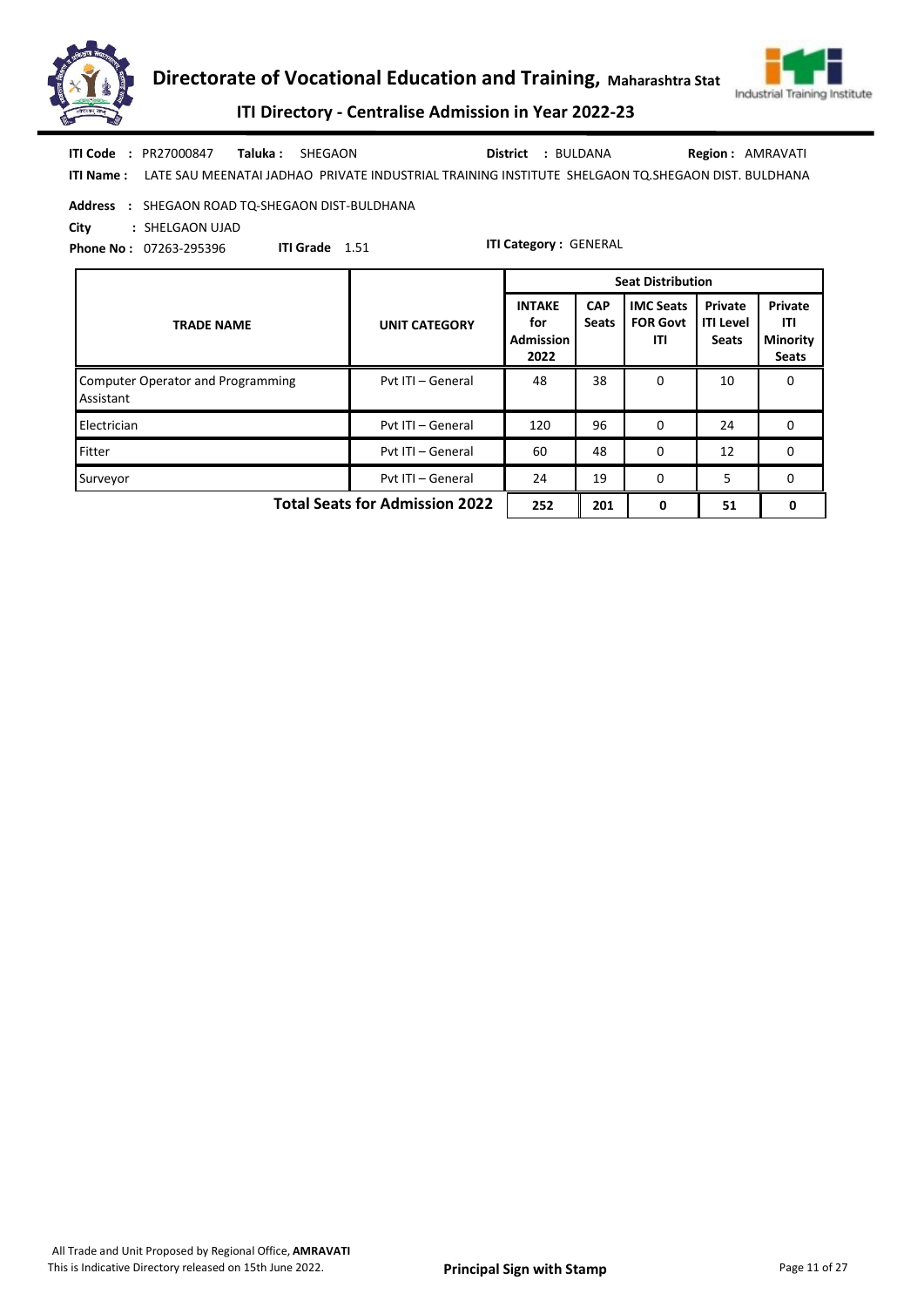



ITI Directory - Centralise Admission in Year 2022-23

|  | <b>ITI Code : PR27000879</b> | <b>Taluka:</b> Anjangaon surji | District : AMRAVATI                                                                                | <b>Region: AMRAVATI</b> |
|--|------------------------------|--------------------------------|----------------------------------------------------------------------------------------------------|-------------------------|
|  |                              |                                | <b>ITI Name:</b> VIDYANIKETAN PRIVATE INDUSTRIAL TRAINING CENTER, TAKARKHEDA ROAD, ANJANGAON SURJI |                         |

Address : Takarkheda road Anjangaon Surji Dist Amravati

ITI Grade 1

City : Anjangaon surji

Phone No : 09820600453

|                                                       |                      | <b>Seat Distribution</b>                         |                            |                                            |                                             |                                                   |
|-------------------------------------------------------|----------------------|--------------------------------------------------|----------------------------|--------------------------------------------|---------------------------------------------|---------------------------------------------------|
| <b>TRADE NAME</b>                                     | <b>UNIT CATEGORY</b> | <b>INTAKE</b><br>for<br><b>Admission</b><br>2022 | <b>CAP</b><br><b>Seats</b> | <b>IMC Seats</b><br><b>FOR Govt</b><br>ITI | Private<br><b>ITI Level</b><br><b>Seats</b> | Private<br>ITI<br><b>Minority</b><br><b>Seats</b> |
| <b>Computer Operator and Programming</b><br>Assistant | Pvt ITI - General    | 96                                               | 76                         | 0                                          | 20                                          | 0                                                 |
| Electrician                                           | Pvt ITI - General    | 60                                               | 48                         | $\Omega$                                   | 12                                          | 0                                                 |
| Fitter                                                | Pvt ITI - General    | 60                                               | 48                         | $\Omega$                                   | 12                                          | 0                                                 |
| <b>Total Seats for Admission 2022</b>                 | 216                  | 172                                              | 0                          | 44                                         | 0                                           |                                                   |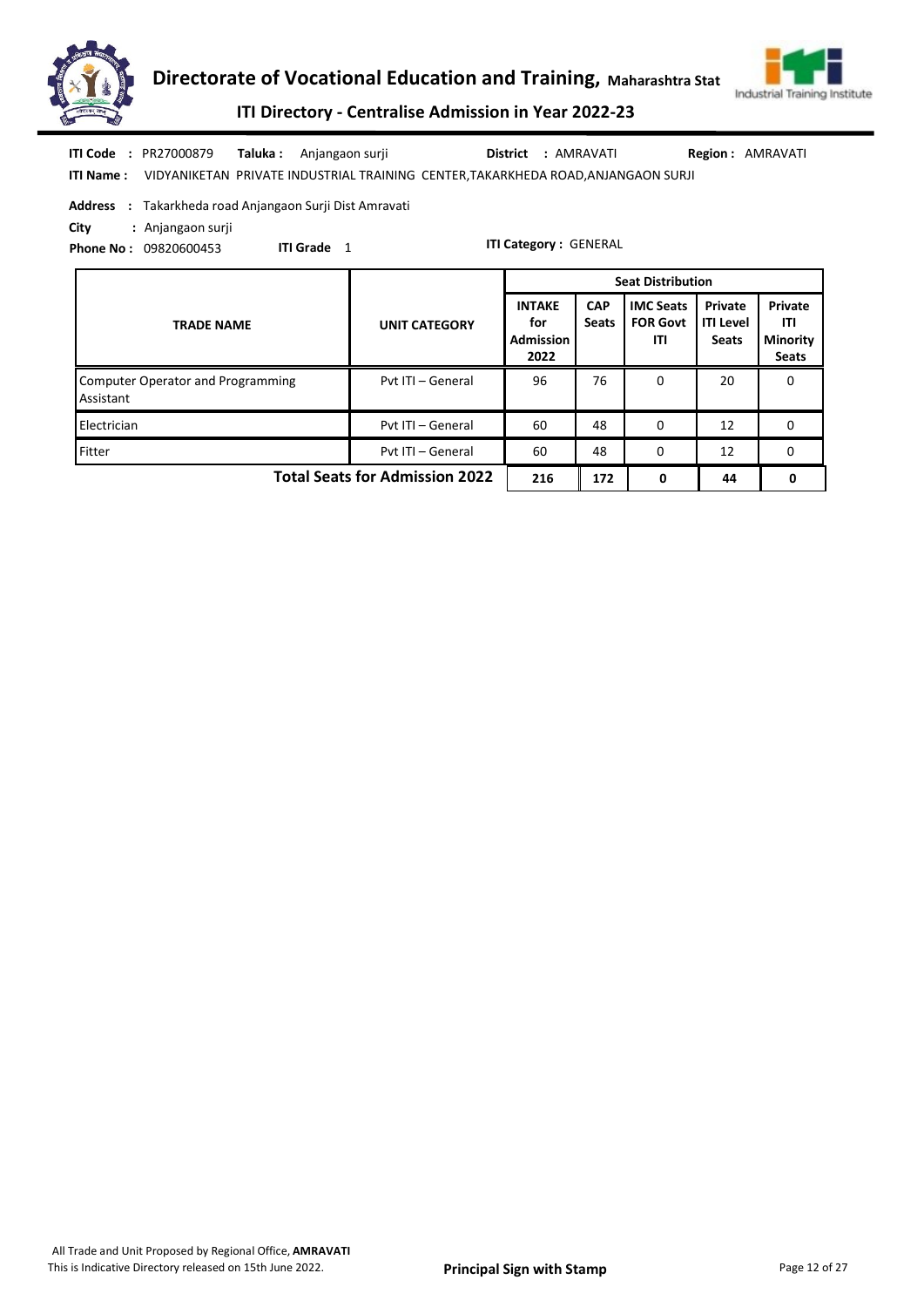



|            | <b>ITI Code : PU27000883</b>            | Taluka : | BULDANA                                                   |  | District : BULDANA           | <b>Region: AMRAVATI</b> |  |  |  |  |
|------------|-----------------------------------------|----------|-----------------------------------------------------------|--|------------------------------|-------------------------|--|--|--|--|
| ITI Name : |                                         |          | NEW CITIZEN PRIVATE INDUSTRIAL TRAINING INSTITUTE BULDANA |  |                              |                         |  |  |  |  |
| Address    | : BHADECH LAYOUT MALKAPUR ROAD, BULDANA |          |                                                           |  |                              |                         |  |  |  |  |
| City       | : BULDANA (M CL)                        |          |                                                           |  |                              |                         |  |  |  |  |
|            | <b>Phone No: 07262245536</b>            |          | <b>ITI Grade</b> 0.77                                     |  | <b>ITI Category: GENERAL</b> |                         |  |  |  |  |

|                                       |                      | <b>Seat Distribution</b>                         |                            |                                            |                                             |                                                   |  |
|---------------------------------------|----------------------|--------------------------------------------------|----------------------------|--------------------------------------------|---------------------------------------------|---------------------------------------------------|--|
| <b>TRADE NAME</b>                     | <b>UNIT CATEGORY</b> | <b>INTAKE</b><br>for<br><b>Admission</b><br>2022 | <b>CAP</b><br><b>Seats</b> | <b>IMC Seats</b><br><b>FOR Govt</b><br>ITI | Private<br><b>ITI Level</b><br><b>Seats</b> | Private<br>ITI<br><b>Minority</b><br><b>Seats</b> |  |
| Electrician                           | Pvt ITI - General    | 60                                               | 48                         | 0                                          | 12                                          | 0                                                 |  |
| Fitter                                | Pvt ITI - General    | 20                                               | 16                         | 0                                          | 4                                           | 0                                                 |  |
| <b>Total Seats for Admission 2022</b> | 80                   | 64                                               | 0                          | 16                                         |                                             |                                                   |  |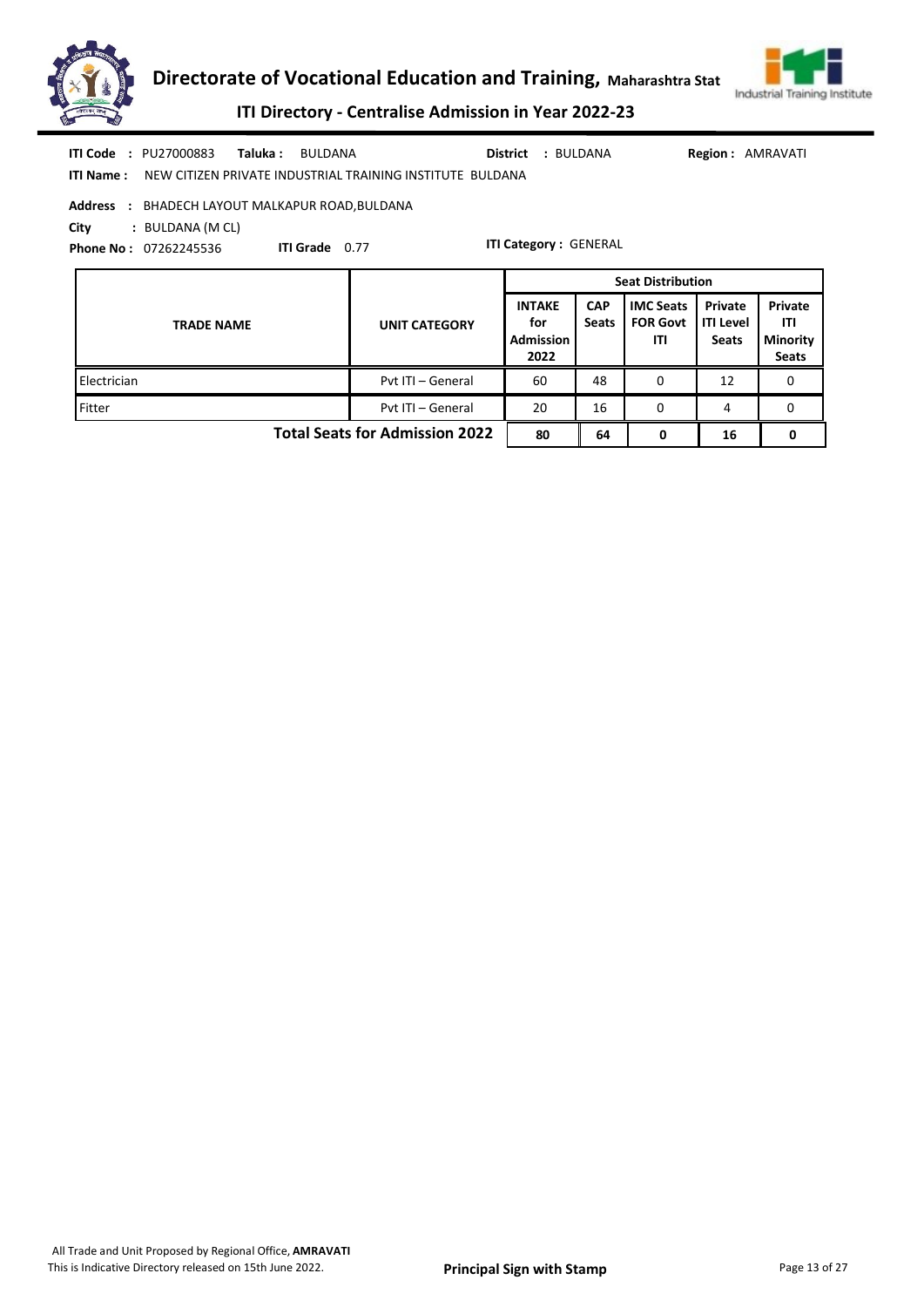



ITI Directory - Centralise Admission in Year 2022-23

ITI Name : NALANDA PRIVATE INDUSTRIAL TRAINING INSTITUTE, MOGRA, TAL: AMRAVATI, DIST: AMRAVATI Taluka : AMRAVATI District : AMRAVATI ITI Code : PR27000681 Region : AMRAVATI

Address : AT. MOGRA PO. BHANKHEDA TA DIST.AMRAVATI

City : AMRAVATI (M CORP.)

Phone No : 07212020309 ITI Grade 1.39

|                                                       |                      | <b>Seat Distribution</b>                         |                            |                                            |                                             |                                                   |
|-------------------------------------------------------|----------------------|--------------------------------------------------|----------------------------|--------------------------------------------|---------------------------------------------|---------------------------------------------------|
| <b>TRADE NAME</b>                                     | <b>UNIT CATEGORY</b> | <b>INTAKE</b><br>for<br><b>Admission</b><br>2022 | <b>CAP</b><br><b>Seats</b> | <b>IMC Seats</b><br><b>FOR Govt</b><br>ITI | Private<br><b>ITI Level</b><br><b>Seats</b> | Private<br>ITI<br><b>Minority</b><br><b>Seats</b> |
| <b>Computer Operator and Programming</b><br>Assistant | Pyt ITI - General    | 24                                               | 19                         | 0                                          | 5                                           | 0                                                 |
| <b>Electronics Mechanic</b>                           | Pvt ITI - General    | 24                                               | 19                         | $\Omega$                                   | 5                                           | 0                                                 |
| Welder                                                | Pvt ITI - General    | 20                                               | 16                         | 0                                          | 4                                           | 0                                                 |
| <b>Total Seats for Admission 2022</b>                 | 68                   | 54                                               | 0                          | 14                                         | 0                                           |                                                   |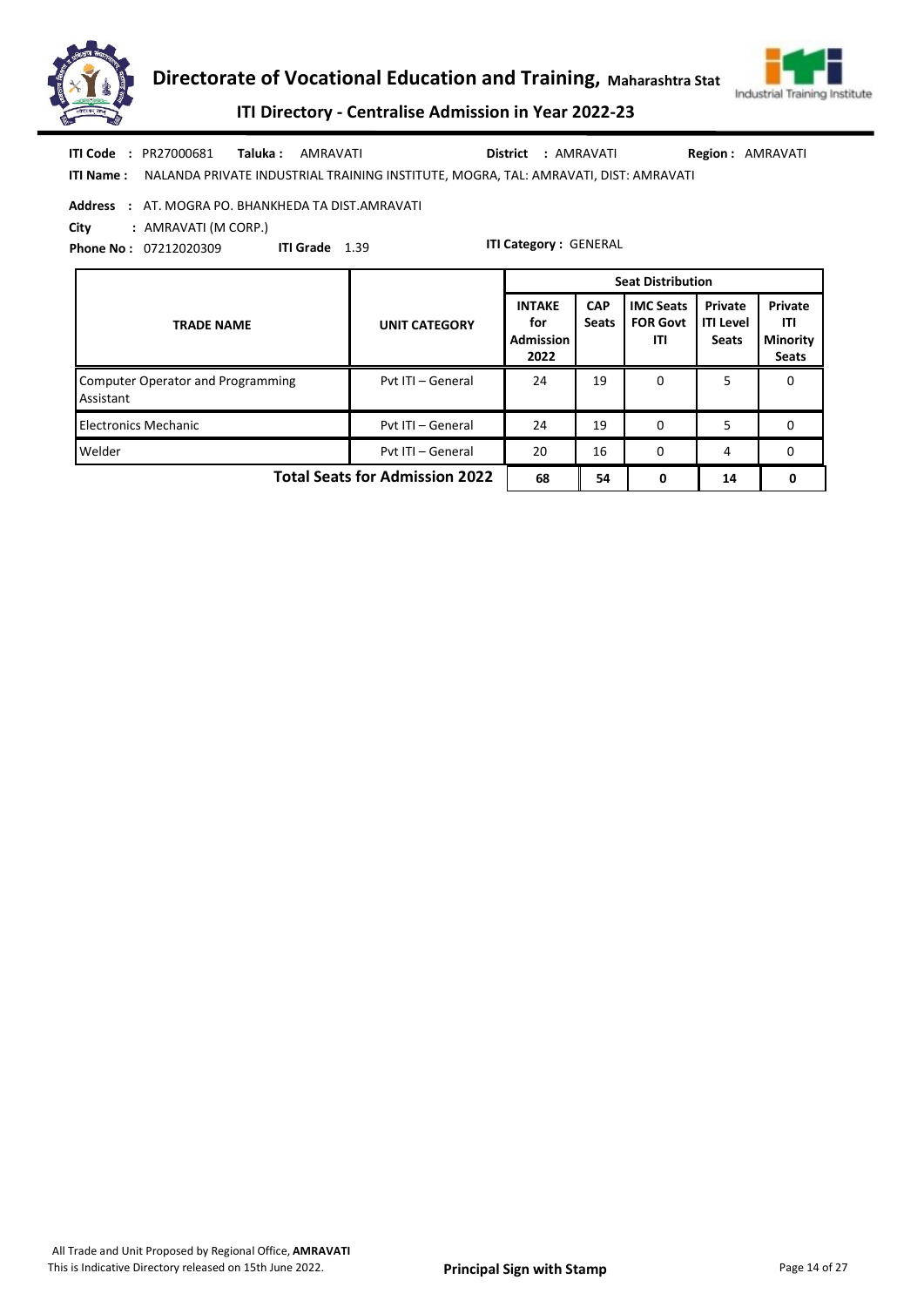

| ITI Code         | : PR27000775 | Taluka : | DARYAPUR                                                                                               | District | : AMRAVATI | <b>Region: AMRAVATI</b> |
|------------------|--------------|----------|--------------------------------------------------------------------------------------------------------|----------|------------|-------------------------|
| <b>ITI Name:</b> | AMRAVATI     |          | PIMPLOD EDUCATION SOCIETY PIMPLOD PRIVATE INDUSTRIAL TRAINING INSTITUTE. BABHALI. TAL: DARYAPUR. DIST: |          |            |                         |
| <b>Address</b>   |              |          | AT DOCT RARHALLDARVARUR TA DARVARUR DICT AMARAVATI TEA ROINT AVOT ROAD                                 |          |            |                         |

Address : AT POST-BABHALI DARYAPUR TA-DARYAPUR DIST-AMRAVATI TEA POINT AKOT ROAD

City : DARYAPUR

Phone No : 09850796248

ITI Grade 2.66

|                                       |                      | <b>Seat Distribution</b>                         |                            |                                            |                                      |                                                          |  |
|---------------------------------------|----------------------|--------------------------------------------------|----------------------------|--------------------------------------------|--------------------------------------|----------------------------------------------------------|--|
| <b>TRADE NAME</b>                     | <b>UNIT CATEGORY</b> | <b>INTAKE</b><br>for<br><b>Admission</b><br>2022 | <b>CAP</b><br><b>Seats</b> | <b>IMC Seats</b><br><b>FOR Govt</b><br>ITI | Private<br>ITI Level<br><b>Seats</b> | Private<br><b>ITI</b><br><b>Minority</b><br><b>Seats</b> |  |
| Electrician                           | Pyt ITI - General    | 60                                               | 48                         | 0                                          | 12                                   |                                                          |  |
| Fitter                                | Pyt ITI - General    | 20                                               | 16                         | 0                                          | 4                                    | 0                                                        |  |
| <b>Total Seats for Admission 2022</b> | 80                   | 64                                               | 0                          | 16                                         | 0                                    |                                                          |  |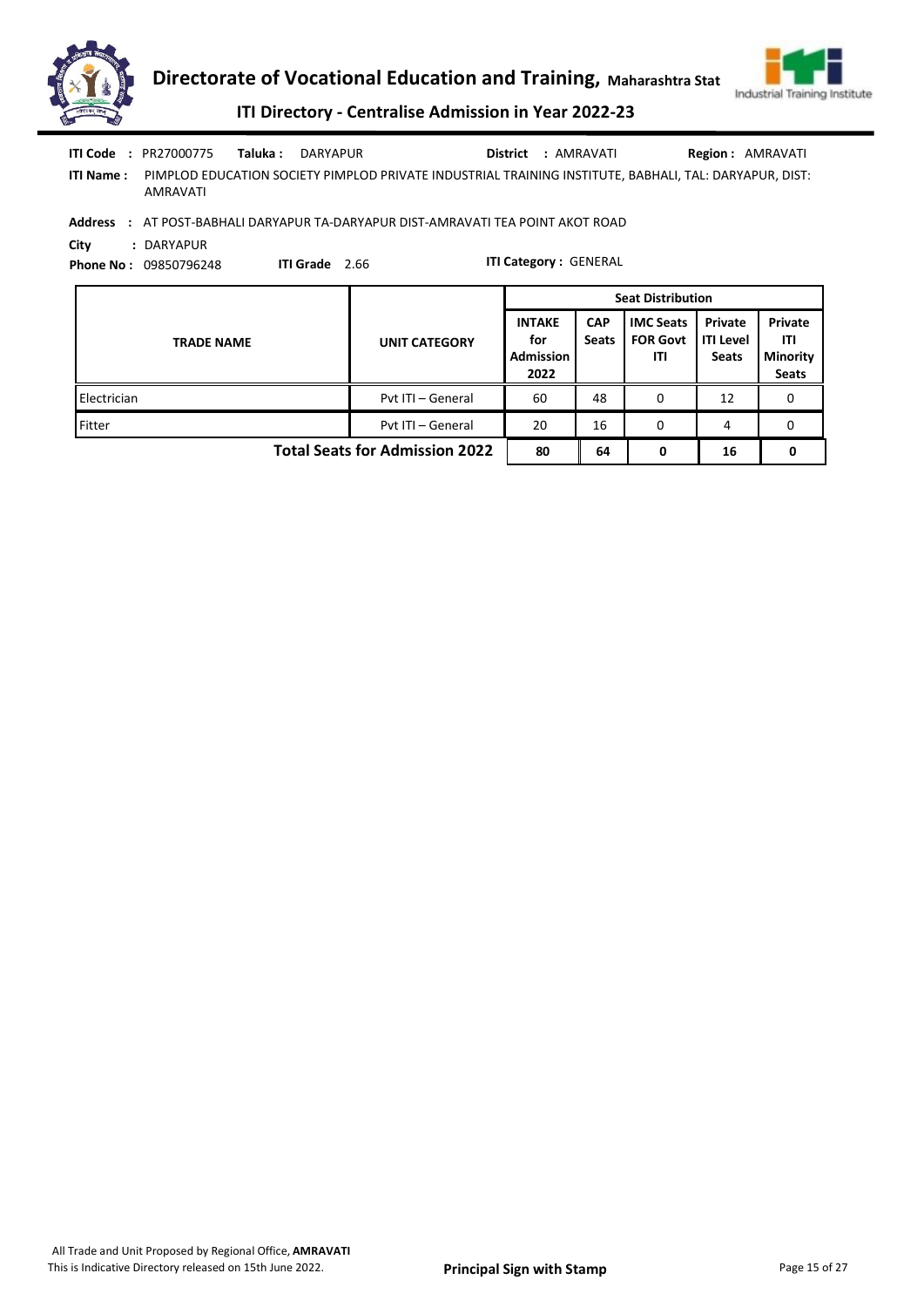

| ITI Code<br><b>ITI Name:</b> | : PR27000706<br>Taluka :<br>VIKRAM SHIIKSHAN SANSTHA NEW PRIVATE INDUSTRIAL TRAINING INSTITUTE, GONDWAGHOLI ROAD PATHROT, TAL:<br>ACHALPUR, DIST: AMRAVATI               | ACHALPUR | District             | : AMRAVATI                                       |                            |                                            | <b>Region: AMRAVATI</b>                     |                                                   |  |  |  |  |
|------------------------------|--------------------------------------------------------------------------------------------------------------------------------------------------------------------------|----------|----------------------|--------------------------------------------------|----------------------------|--------------------------------------------|---------------------------------------------|---------------------------------------------------|--|--|--|--|
| City                         | Address : AT POST: ZENDA CHOWK PATHROT, TQ. ACHALPUR DIST. AMRAVATI<br>: PATHROT<br><b>ITI Category: GENERAL</b><br><b>ITI Grade</b> 0.85<br><b>Phone No: 9766333790</b> |          |                      |                                                  |                            |                                            |                                             |                                                   |  |  |  |  |
|                              |                                                                                                                                                                          |          |                      | <b>Seat Distribution</b>                         |                            |                                            |                                             |                                                   |  |  |  |  |
|                              | <b>TRADE NAME</b>                                                                                                                                                        |          | <b>UNIT CATEGORY</b> | <b>INTAKE</b><br>for<br><b>Admission</b><br>2022 | <b>CAP</b><br><b>Seats</b> | <b>IMC Seats</b><br><b>FOR Govt</b><br>ITI | Private<br><b>ITI Level</b><br><b>Seats</b> | Private<br>ITL<br><b>Minority</b><br><b>Seats</b> |  |  |  |  |
| Electrician                  |                                                                                                                                                                          |          | Pvt ITI - General    | 20                                               | 16                         | $\Omega$                                   | 4                                           | 0                                                 |  |  |  |  |

Wireman **Wireman** Pvt ITI – General 20 16 0 4 0

Total Seats for Admission 2022  $\begin{array}{|c|c|c|c|c|c|c|c|} \hline 40 & 32 & 0 & 8 & 0 \ \hline \end{array}$ 

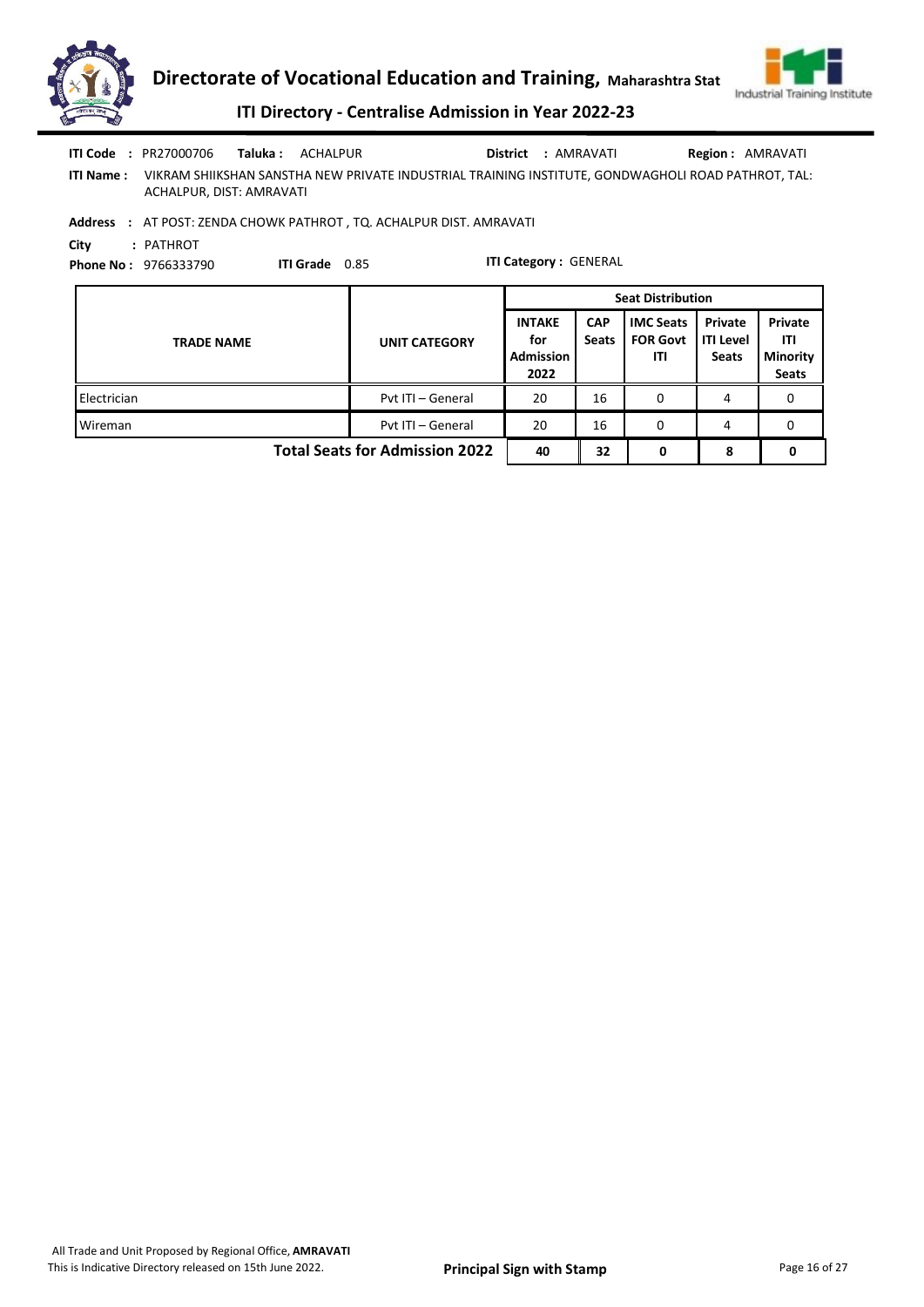



ITI Directory - Centralise Admission in Year 2022-23

|  | <b>ITI Code : PR27000707</b> | Taluka: DARYAPUR                                                                                     | District : AMRAVATI | <b>Region: AMRAVATI</b> |
|--|------------------------------|------------------------------------------------------------------------------------------------------|---------------------|-------------------------|
|  |                              | ITI Name: SAMRAT ASHOK PRIVATE INDUSTRIAL TRAINING INSTITUTE, DARAPUR, TAL: DARYAPUR, DIST: AMRAVATI |                     |                         |

Address : AT. DARAPUR TAL. DARYAPUR DIST. AMRAVATI City : DARAPUR

ITI Grade 1.88

Phone No : 07212560534

|                                       |                      | <b>Seat Distribution</b>                         |                            |                                            |                                             |                                                   |  |
|---------------------------------------|----------------------|--------------------------------------------------|----------------------------|--------------------------------------------|---------------------------------------------|---------------------------------------------------|--|
| <b>TRADE NAME</b>                     | <b>UNIT CATEGORY</b> | <b>INTAKE</b><br>for<br><b>Admission</b><br>2022 | <b>CAP</b><br><b>Seats</b> | <b>IMC Seats</b><br><b>FOR Govt</b><br>ITI | Private<br><b>ITI Level</b><br><b>Seats</b> | Private<br>ITI<br><b>Minority</b><br><b>Seats</b> |  |
| Fitter                                | Pyt ITI - General    | 20                                               | 16                         | 0                                          | 4                                           | 0                                                 |  |
| Welder                                | Pyt ITI - General    | 40                                               | 32                         | 0                                          | 8                                           | 0                                                 |  |
| <b>Total Seats for Admission 2022</b> |                      |                                                  | 48                         | 0                                          | 12                                          | 0                                                 |  |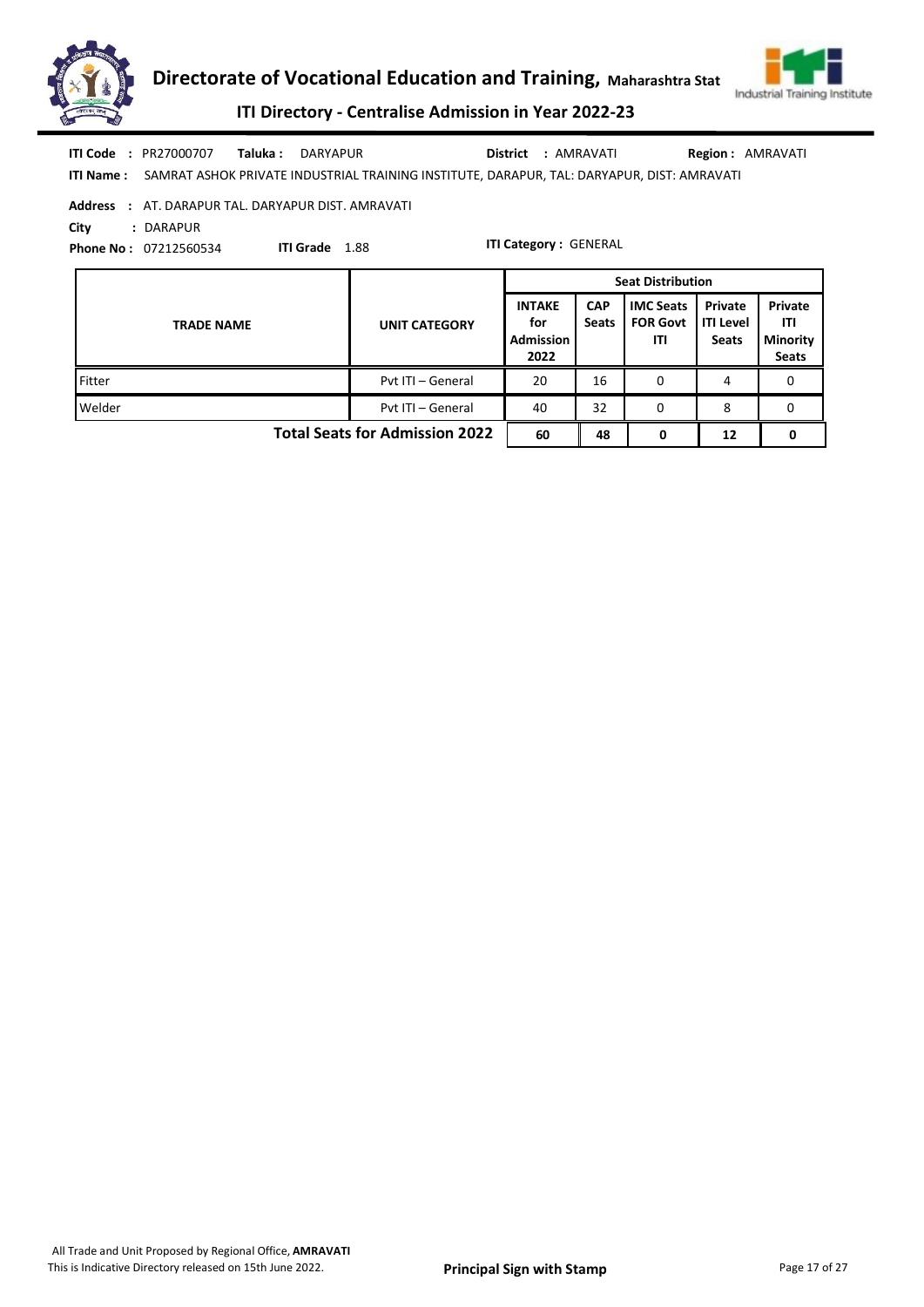



ITI Directory - Centralise Admission in Year 2022-23

| <b>ITI Code : PR27000708</b> | <b>Taluka : KHAMGAON</b>                                                                        | <b>District : BULDANA</b> | <b>Region: AMRAVATI</b> |
|------------------------------|-------------------------------------------------------------------------------------------------|---------------------------|-------------------------|
|                              | ITI Name: HARSH PRIVATE INDUSTRIAL TRAINING INSTITUTE, SUTALA BK, TAL: KHAMGAON, DIST: BULDHANA |                           |                         |

Address : HARSH INDUSTRIAL TRAINING INSTITUTE , NEAR MOTI BAAG, MIDC TURNING , SUTALA BK. TALUKA KHAM City : SUTALABK.

ITI Grade 1.58

Phone No : 07263277008

|                                                       |                      |                                                  |                            | <b>Seat Distribution</b>                   |                                             |                                                   |
|-------------------------------------------------------|----------------------|--------------------------------------------------|----------------------------|--------------------------------------------|---------------------------------------------|---------------------------------------------------|
| <b>TRADE NAME</b>                                     | <b>UNIT CATEGORY</b> | <b>INTAKE</b><br>for<br><b>Admission</b><br>2022 | <b>CAP</b><br><b>Seats</b> | <b>IMC Seats</b><br><b>FOR Govt</b><br>ITI | Private<br><b>ITI Level</b><br><b>Seats</b> | Private<br>ITI<br><b>Minority</b><br><b>Seats</b> |
| <b>Computer Operator and Programming</b><br>Assistant | Pyt ITI - General    | 24                                               | 19                         | 0                                          | 5                                           | n                                                 |
| Fashion Design and Technology                         | Pyt ITI - General    | 20                                               | 16                         | 0                                          | 4                                           | 0                                                 |
| Welder                                                | Pvt ITI - General    | 20                                               | 16                         | $\Omega$                                   | 4                                           | 0                                                 |
| <b>Total Seats for Admission 2022</b>                 | 64                   | 51                                               | 0                          | 13                                         |                                             |                                                   |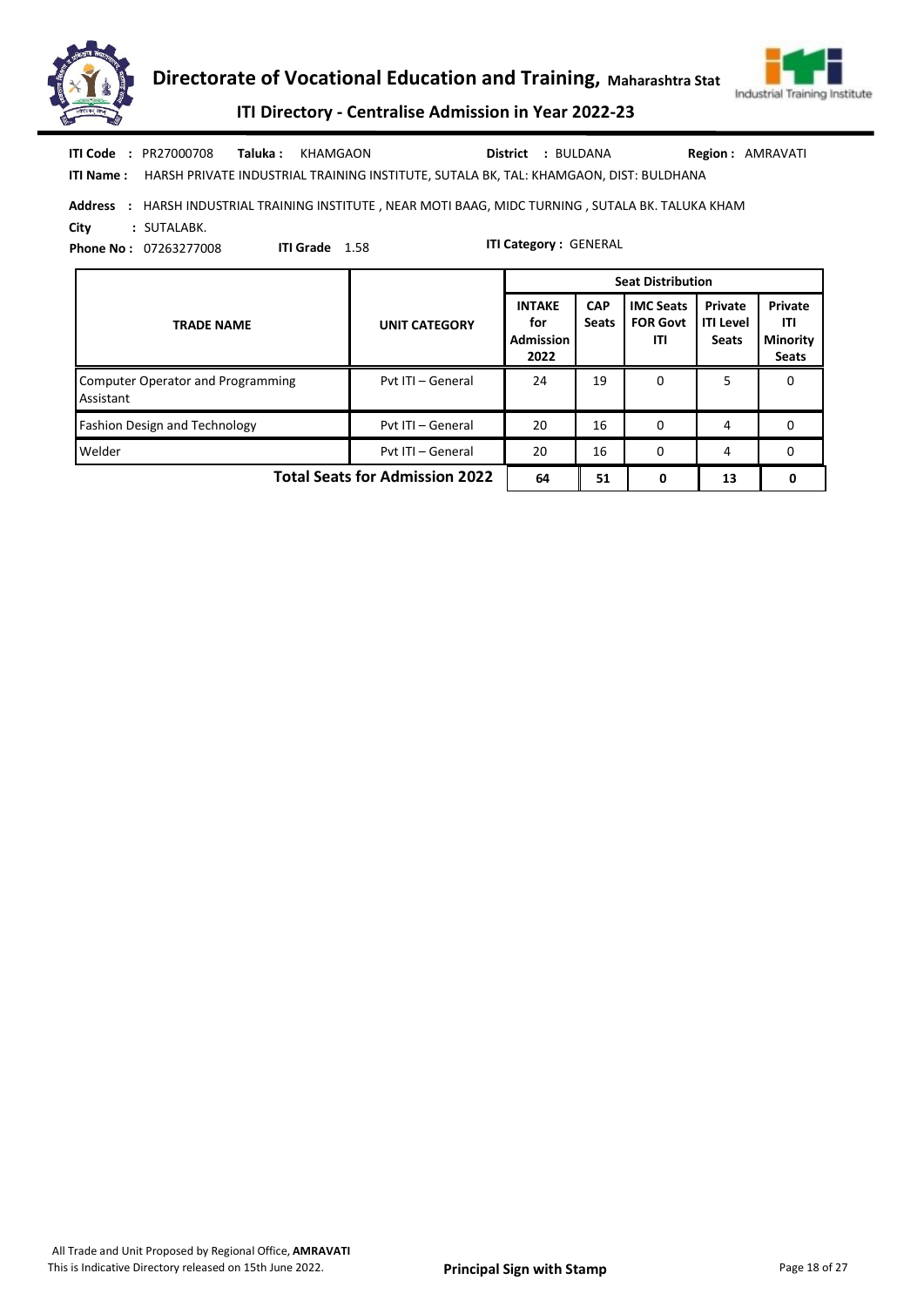



ITI Directory - Centralise Admission in Year 2022-23

ITI Name : SHRI. PRALHAD HARI JANGALE PRIVATE INDUSTRIAL TRAINING INSTITUTE, MALKAPUR, TAL: MALKAPUR, DIST: BULDHANA Taluka : MALKAPUR District : BULDANA ITI Code : PR27000774 Taluka : MALKAPUR District : BULDANA Region : AMRAVATI

## Address : PO.N.H.6, NANDURA ROAD,MALKAPUR TAL.MALKAPUR DIST.BULDHANA

ITI Grade 1.15

City : MALKAPUR (M CL)

Phone No : 09284847983

|                                       |                      | <b>Seat Distribution</b>                         |                            |                                            |                                             |                                                   |  |
|---------------------------------------|----------------------|--------------------------------------------------|----------------------------|--------------------------------------------|---------------------------------------------|---------------------------------------------------|--|
| <b>TRADE NAME</b>                     | <b>UNIT CATEGORY</b> | <b>INTAKE</b><br>for<br><b>Admission</b><br>2022 | <b>CAP</b><br><b>Seats</b> | <b>IMC Seats</b><br><b>FOR Govt</b><br>ITI | Private<br><b>ITI Level</b><br><b>Seats</b> | Private<br>ITI<br><b>Minority</b><br><b>Seats</b> |  |
| Electrician                           | Pyt ITI - General    | 40                                               | 32                         | 0                                          | 8                                           | 0                                                 |  |
| Fitter                                | Pvt ITI - General    | 40                                               | 32                         | 0                                          | 8                                           | 0                                                 |  |
| Welder                                | Pvt ITI - General    | 40                                               | 32                         | 0                                          | 8                                           | 0                                                 |  |
| Wireman                               | Pyt ITI - General    | 20                                               | 16                         | $\Omega$                                   | 4                                           | 0                                                 |  |
| <b>Total Seats for Admission 2022</b> | 140                  | 112                                              | 0                          | 28                                         | 0                                           |                                                   |  |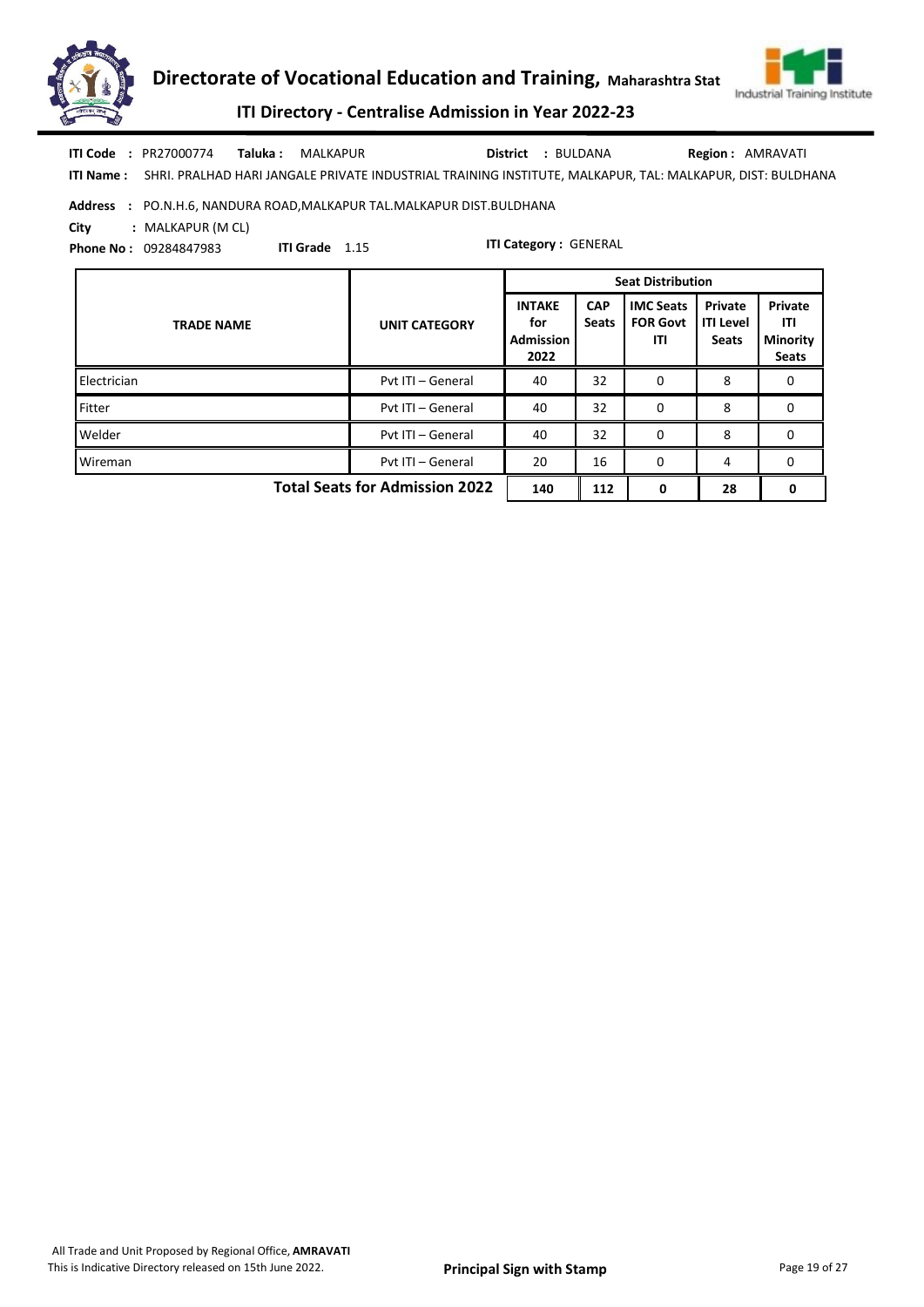



ITI Directory - Centralise Admission in Year 2022-23

|      | <b>ITI Code : PR27000907</b> | Taluka : | WARUD                                                                                      | <b>District : AMRAVATI</b> | <b>Region: AMRAVATI</b> |
|------|------------------------------|----------|--------------------------------------------------------------------------------------------|----------------------------|-------------------------|
|      |                              |          | <b>ITI Name:</b> SWARGIYA PRATAPSINHA DESHMUKH PRIVATE INDUSTRIAL TRAINING INSTITUTE.JARUD |                            |                         |
|      |                              |          | Address : AT POST JARUD TQ WARUD DIST AMRAVATI                                             |                            |                         |
| City | : JARUD                      |          |                                                                                            |                            |                         |

ITI Grade 0.68

Phone No : 07507500751

|                                       |                      | <b>Seat Distribution</b>                         |                            |                                            |                                             |                                                   |  |
|---------------------------------------|----------------------|--------------------------------------------------|----------------------------|--------------------------------------------|---------------------------------------------|---------------------------------------------------|--|
| <b>TRADE NAME</b>                     | <b>UNIT CATEGORY</b> | <b>INTAKE</b><br>for<br><b>Admission</b><br>2022 | <b>CAP</b><br><b>Seats</b> | <b>IMC Seats</b><br><b>FOR Govt</b><br>ITI | Private<br><b>ITI Level</b><br><b>Seats</b> | Private<br>ITI<br><b>Minority</b><br><b>Seats</b> |  |
| Electrician                           | Pyt ITI - General    | 20                                               | 16                         | 0                                          | 4                                           | 0                                                 |  |
| Fitter                                | Pyt ITI - General    | 20                                               | 16                         | $\Omega$                                   | 4                                           | 0                                                 |  |
| Wireman                               | Pyt ITI - General    | 20                                               | 16                         | 0                                          | 4                                           | 0                                                 |  |
| <b>Total Seats for Admission 2022</b> | 60                   | 48                                               | 0                          | 12                                         | 0                                           |                                                   |  |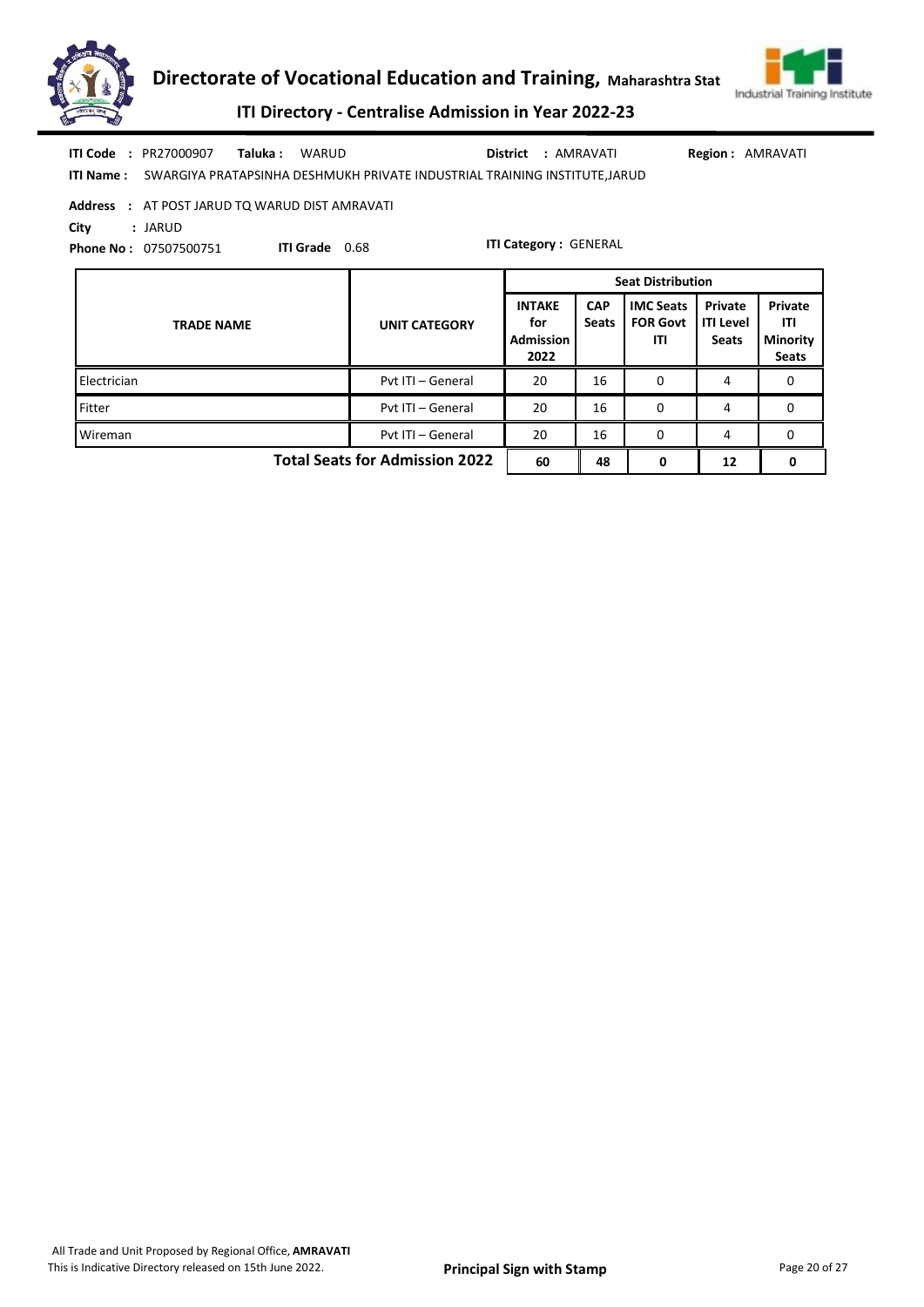



| <b>ITI Code : PR27000877</b><br><b>Taluka : AMRAVATI</b><br><b>ITI Name: SL PRIVATE INDUSTRIAL TRAINING INSTITUTE, BADNERA</b>                                                  |                                       | District                                  | : AMRAVATI                 |                                            | <b>Region: AMRAVATI</b>                     |                                                   |  |  |  |  |  |
|---------------------------------------------------------------------------------------------------------------------------------------------------------------------------------|---------------------------------------|-------------------------------------------|----------------------------|--------------------------------------------|---------------------------------------------|---------------------------------------------------|--|--|--|--|--|
| <b>Address : SL PVT ITI, BORGAON ROAD, MAOZE TAKALI KH, BADNERA</b><br>City<br>: BADNERA<br><b>ITI Category: GENERAL</b><br><b>ITI Grade</b> 1.95<br><b>Phone No: 721261018</b> |                                       |                                           |                            |                                            |                                             |                                                   |  |  |  |  |  |
|                                                                                                                                                                                 |                                       |                                           |                            | <b>Seat Distribution</b>                   |                                             |                                                   |  |  |  |  |  |
| <b>TRADE NAME</b>                                                                                                                                                               | <b>UNIT CATEGORY</b>                  | <b>INTAKE</b><br>for<br>Admission<br>2022 | <b>CAP</b><br><b>Seats</b> | <b>IMC Seats</b><br><b>FOR Govt</b><br>ITI | Private<br><b>ITI Level</b><br><b>Seats</b> | Private<br>ITI<br><b>Minority</b><br><b>Seats</b> |  |  |  |  |  |
| Electrician                                                                                                                                                                     | Pvt ITI - General                     | 60                                        | 48                         | 0                                          | 12                                          | $\mathbf{0}$                                      |  |  |  |  |  |
| Fitter                                                                                                                                                                          | Pvt ITI - General                     | 40                                        | 32                         | 0                                          | 8                                           | $\mathbf{0}$                                      |  |  |  |  |  |
| <b>Mechanic Diesel</b>                                                                                                                                                          | Pvt ITI - General                     | 72                                        | 57                         | 0                                          | 15                                          | $\Omega$                                          |  |  |  |  |  |
|                                                                                                                                                                                 | <b>Total Seats for Admission 2022</b> | 172                                       | 137                        | 0                                          | 35                                          | 0                                                 |  |  |  |  |  |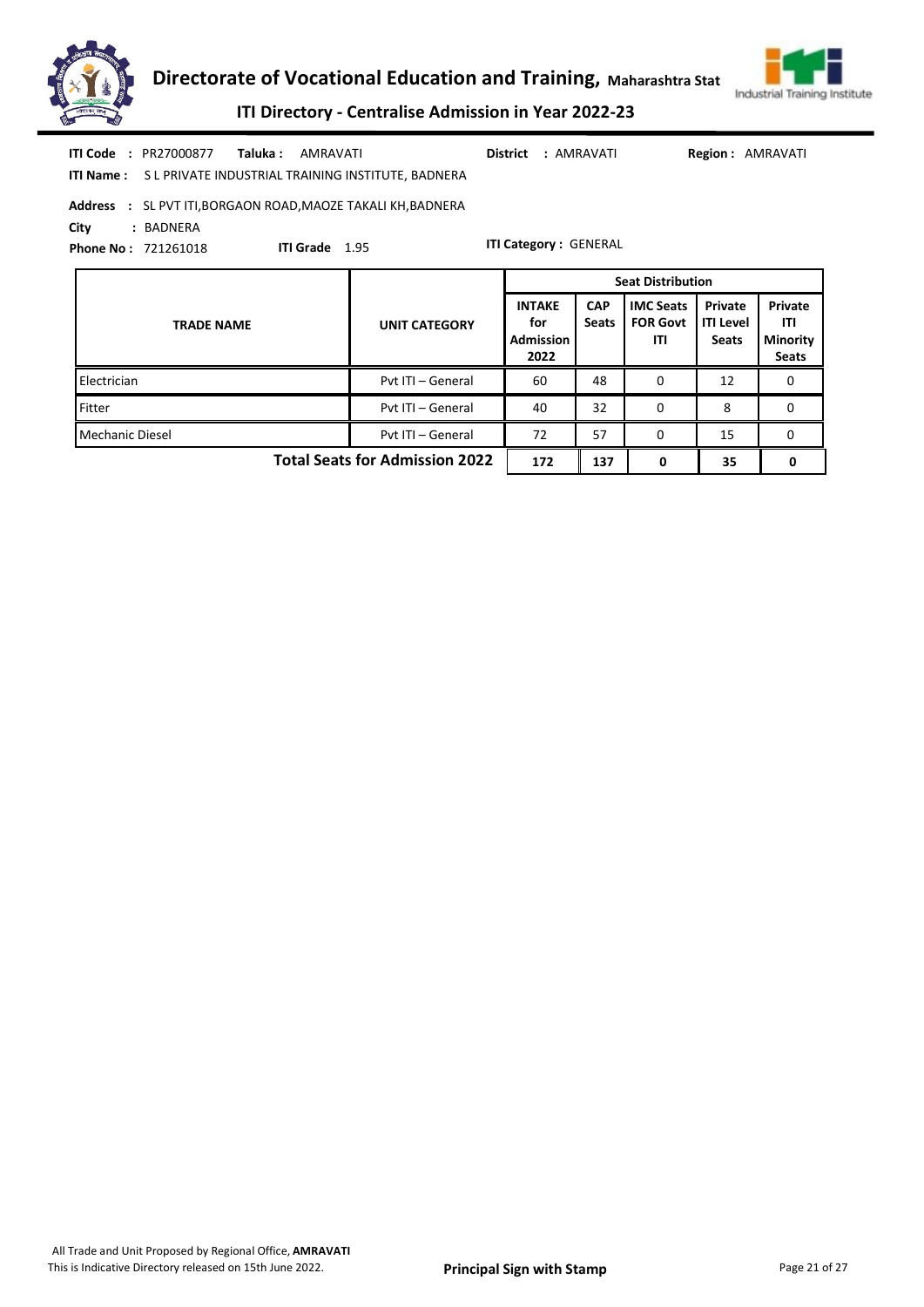



ITI Directory - Centralise Admission in Year 2022-23

| <b>ITI Code : PR27000951</b> | Taluka: BULDANA                                                             | District : BULDANA | <b>Region: AMRAVATI</b> |
|------------------------------|-----------------------------------------------------------------------------|--------------------|-------------------------|
|                              | ITI Name: SAMRUDDHI PRIVATE INDUSTRIAL TRAINING INSTITUTE, JAMBHRUN BULDANA |                    |                         |

Address : AT JAMBHRUN PO TQ DIST BULDANA

City : JAMBHRUN

Phone No: 00

ITI Grade 1.03

|                                       |                      | <b>Seat Distribution</b>                         |                            |                                            |                                             |                                                          |  |
|---------------------------------------|----------------------|--------------------------------------------------|----------------------------|--------------------------------------------|---------------------------------------------|----------------------------------------------------------|--|
| <b>TRADE NAME</b>                     | <b>UNIT CATEGORY</b> | <b>INTAKE</b><br>for<br><b>Admission</b><br>2022 | <b>CAP</b><br><b>Seats</b> | <b>IMC Seats</b><br><b>FOR Govt</b><br>ITI | Private<br><b>ITI Level</b><br><b>Seats</b> | <b>Private</b><br>ITI<br><b>Minority</b><br><b>Seats</b> |  |
| Electrician                           | Pyt ITI - General    | 60                                               | 48                         | 0                                          | 12                                          | 0                                                        |  |
| Fitter                                | Pvt ITI - General    | 20                                               | 16                         | 0                                          | 4                                           | 0                                                        |  |
| Welder                                | Pvt ITI - General    | 40                                               | 32                         | 0                                          | 8                                           | 0                                                        |  |
| <b>Total Seats for Admission 2022</b> | 120                  | 96                                               | 0                          | 24                                         | 0                                           |                                                          |  |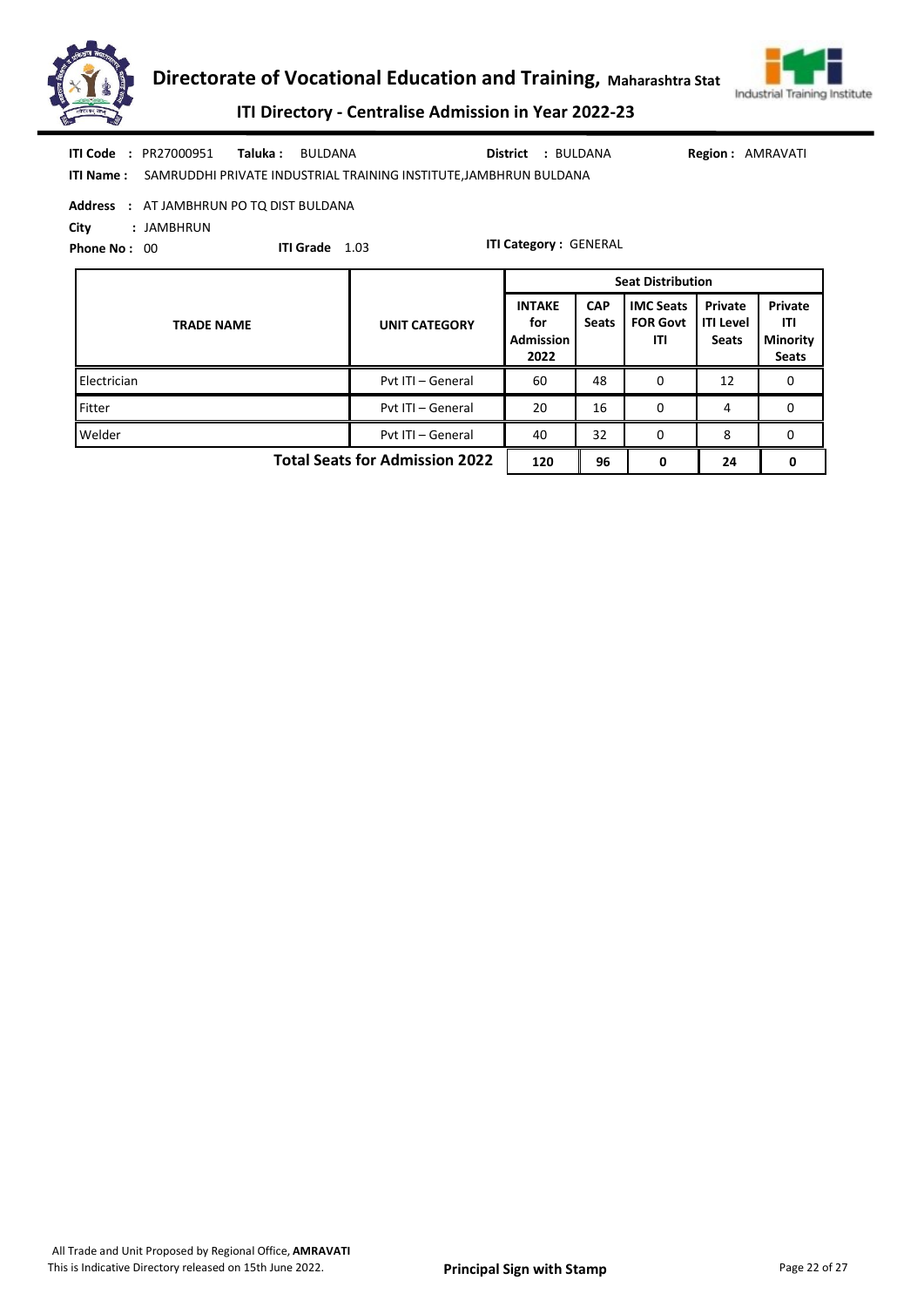



| <b>ITI Code : PR27000946</b><br>Taluka :<br>WANI<br>District<br>: YAVATMAL<br><b>Region: AMRAVATI</b><br>MACKROON PRIVATE INDUSTRIAL TRAINING INSTITUTE, WANI<br>ITI Name :<br><b>Address : NEAR MACAROON SCHOOL WALGAON ROAD WANI</b><br>City<br>$:$ WANI (M CL) |                          |                                                  |                            |                                            |                                             |                                                   |  |
|-------------------------------------------------------------------------------------------------------------------------------------------------------------------------------------------------------------------------------------------------------------------|--------------------------|--------------------------------------------------|----------------------------|--------------------------------------------|---------------------------------------------|---------------------------------------------------|--|
| ITI Grade 0.2<br><b>Phone No: 08888072786</b>                                                                                                                                                                                                                     |                          | <b>ITI Category: GENERAL</b>                     |                            |                                            |                                             |                                                   |  |
|                                                                                                                                                                                                                                                                   | <b>Seat Distribution</b> |                                                  |                            |                                            |                                             |                                                   |  |
| <b>TRADE NAME</b>                                                                                                                                                                                                                                                 | <b>UNIT CATEGORY</b>     | <b>INTAKE</b><br>for<br><b>Admission</b><br>2022 | <b>CAP</b><br><b>Seats</b> | <b>IMC Seats</b><br><b>FOR Govt</b><br>ITI | Private<br><b>ITI Level</b><br><b>Seats</b> | Private<br>ITI<br><b>Minority</b><br><b>Seats</b> |  |
| Electrician                                                                                                                                                                                                                                                       | Pvt ITI - General        | 40                                               | 32                         | 0                                          | 8                                           | 0                                                 |  |
| Fitter                                                                                                                                                                                                                                                            | Pvt ITI - General        | 40                                               | 32                         | $\Omega$                                   | 8                                           | 0                                                 |  |
| <b>Total Seats for Admission 2022</b>                                                                                                                                                                                                                             |                          |                                                  | 64                         | 0                                          | 16                                          | 0                                                 |  |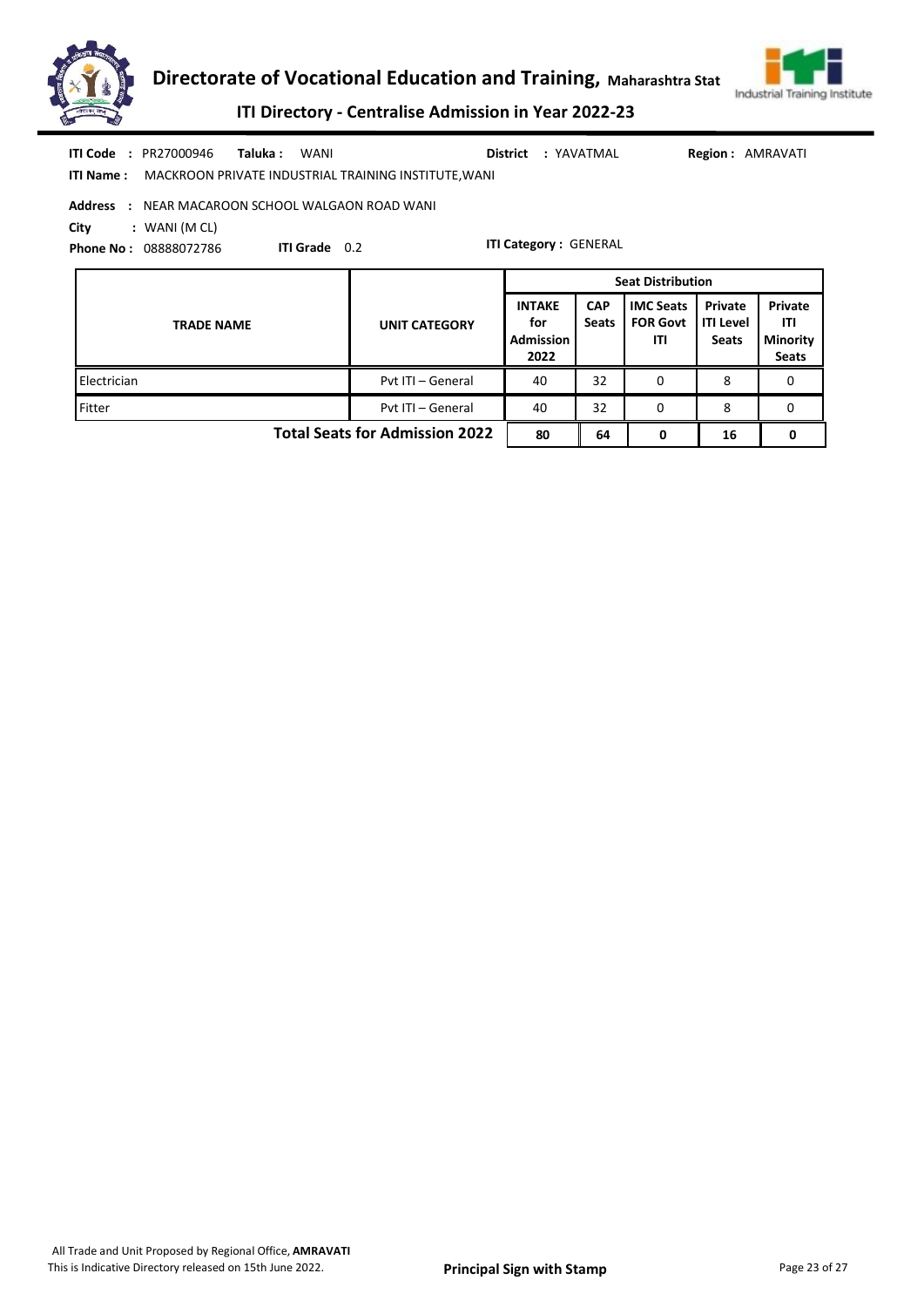



|            | <b>ITI Code : PU27000917</b> | Taluka :<br>BULDANA |                                                                        | <b>District : BULDANA</b>                                                           | <b>Region: AMRAVATI</b> |
|------------|------------------------------|---------------------|------------------------------------------------------------------------|-------------------------------------------------------------------------------------|-------------------------|
| ITI Name : |                              |                     |                                                                        | VISHWAKAUSHLYA SKILL AND EMPOWERMENT PRIVATE INDUSTRIAL TRAINING INSTITUTE, BULDANA |                         |
|            |                              |                     | Address : NEAR KADRIYA COLLEGE, VISHWASH NAGAR, CHIKHALI ROAD, BULDANA |                                                                                     |                         |
| City       | : BULDANA                    |                     |                                                                        |                                                                                     |                         |
|            | <b>Phone No: 09518521549</b> | <b>ITI Grade</b>    | 0.25                                                                   | <b>ITI Category: GENERAL</b>                                                        |                         |

|                                       |                      | <b>Seat Distribution</b>                         |                            |                                            |                                               |                                                   |  |
|---------------------------------------|----------------------|--------------------------------------------------|----------------------------|--------------------------------------------|-----------------------------------------------|---------------------------------------------------|--|
| <b>TRADE NAME</b>                     | <b>UNIT CATEGORY</b> | <b>INTAKE</b><br>for<br><b>Admission</b><br>2022 | <b>CAP</b><br><b>Seats</b> | <b>IMC Seats</b><br><b>FOR Govt</b><br>ITI | Private<br><b>I</b> ITI Level<br><b>Seats</b> | Private<br>ITI<br><b>Minority</b><br><b>Seats</b> |  |
| Electrician                           | Pyt ITI - General    | 60                                               | 60                         | 0                                          | 0                                             | 0                                                 |  |
| <b>Total Seats for Admission 2022</b> |                      |                                                  | 60                         | 0                                          | 0                                             |                                                   |  |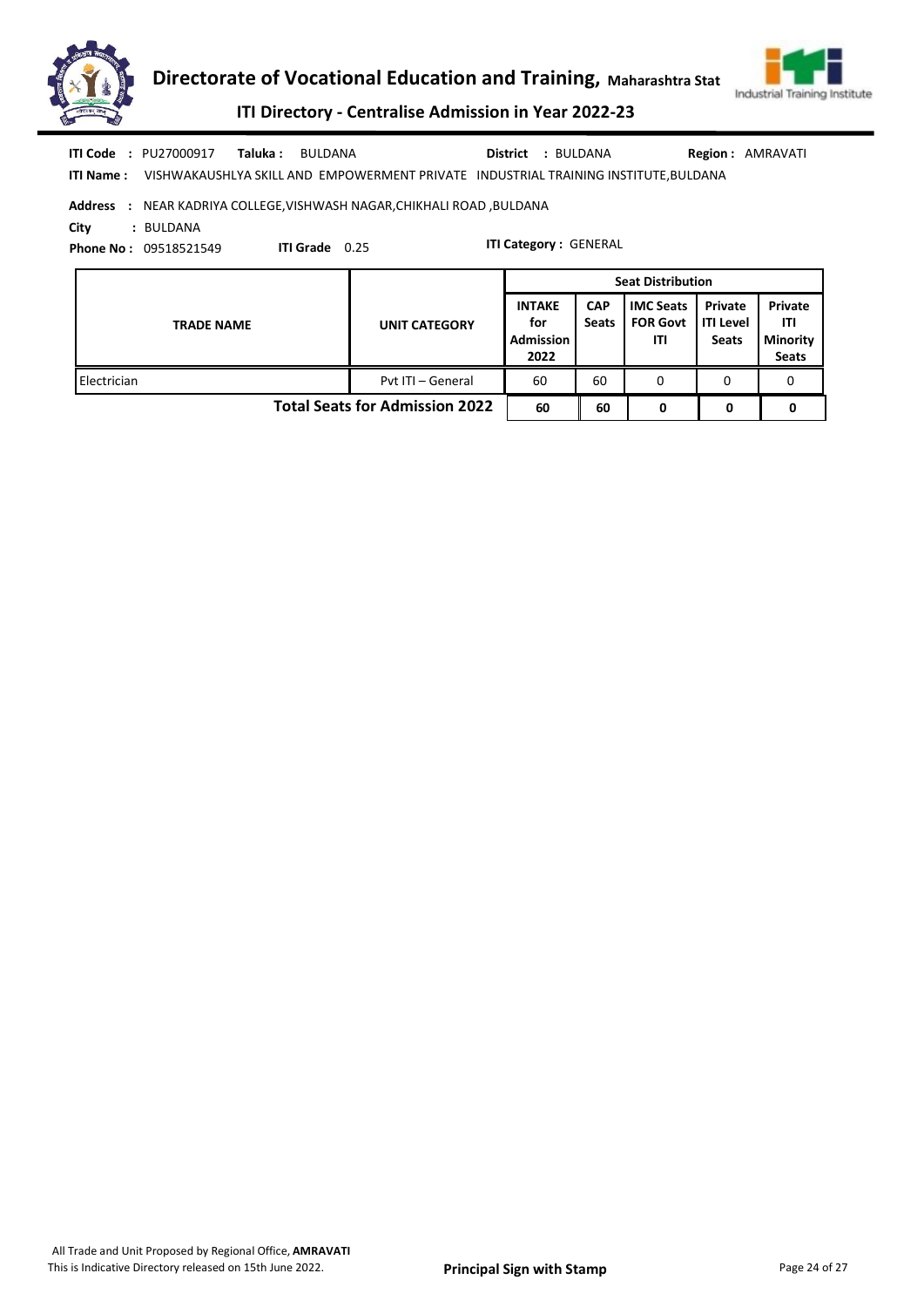



|            | <b>ITI Code : PR27000977</b>                              | Taluka : | BALAPUR            |                                                                               | <b>District : AKOLA</b>      | <b>Region: AMRAVATI</b> |
|------------|-----------------------------------------------------------|----------|--------------------|-------------------------------------------------------------------------------|------------------------------|-------------------------|
| ITI Name : |                                                           |          |                    | MANAV PRIVATE INDUSTRIAL TRAINING INSTITUTE, VYALA, TAL: BALAPUR, DIST: AKOLA |                              |                         |
|            | <b>Address</b> : Gut NO 1035, NH No.6, vyala, Dist Akola. |          |                    |                                                                               |                              |                         |
| City       | : VYALA                                                   |          |                    |                                                                               |                              |                         |
|            | <b>Phone No: 8600007631</b>                               |          | <b>ITI Grade</b> 0 |                                                                               | <b>ITI Category: GENERAL</b> |                         |
|            |                                                           |          |                    |                                                                               |                              |                         |

|                                       |                      | <b>Seat Distribution</b>                         |                            |                                            |                                             |                                                   |
|---------------------------------------|----------------------|--------------------------------------------------|----------------------------|--------------------------------------------|---------------------------------------------|---------------------------------------------------|
| <b>TRADE NAME</b>                     | <b>UNIT CATEGORY</b> | <b>INTAKE</b><br>for<br><b>Admission</b><br>2022 | <b>CAP</b><br><b>Seats</b> | <b>IMC Seats</b><br><b>FOR Govt</b><br>ITI | Private<br><b>ITI Level</b><br><b>Seats</b> | Private<br>ITI<br><b>Minority</b><br><b>Seats</b> |
| Electrician                           | Pvt ITI - General    | 20                                               | 16                         | 0                                          | 4                                           | 0                                                 |
| Fitter                                | Pyt ITI - General    | 20                                               | 16                         | 0                                          | 4                                           | 0                                                 |
| Welder                                | Pvt ITI - General    | 40                                               | 32                         | 0                                          | 8                                           | 0                                                 |
| Wireman                               | Pyt ITI - General    | 20                                               | 16                         | 0                                          | 4                                           | 0                                                 |
| <b>Total Seats for Admission 2022</b> |                      |                                                  | 80                         | 0                                          | 20                                          | 0                                                 |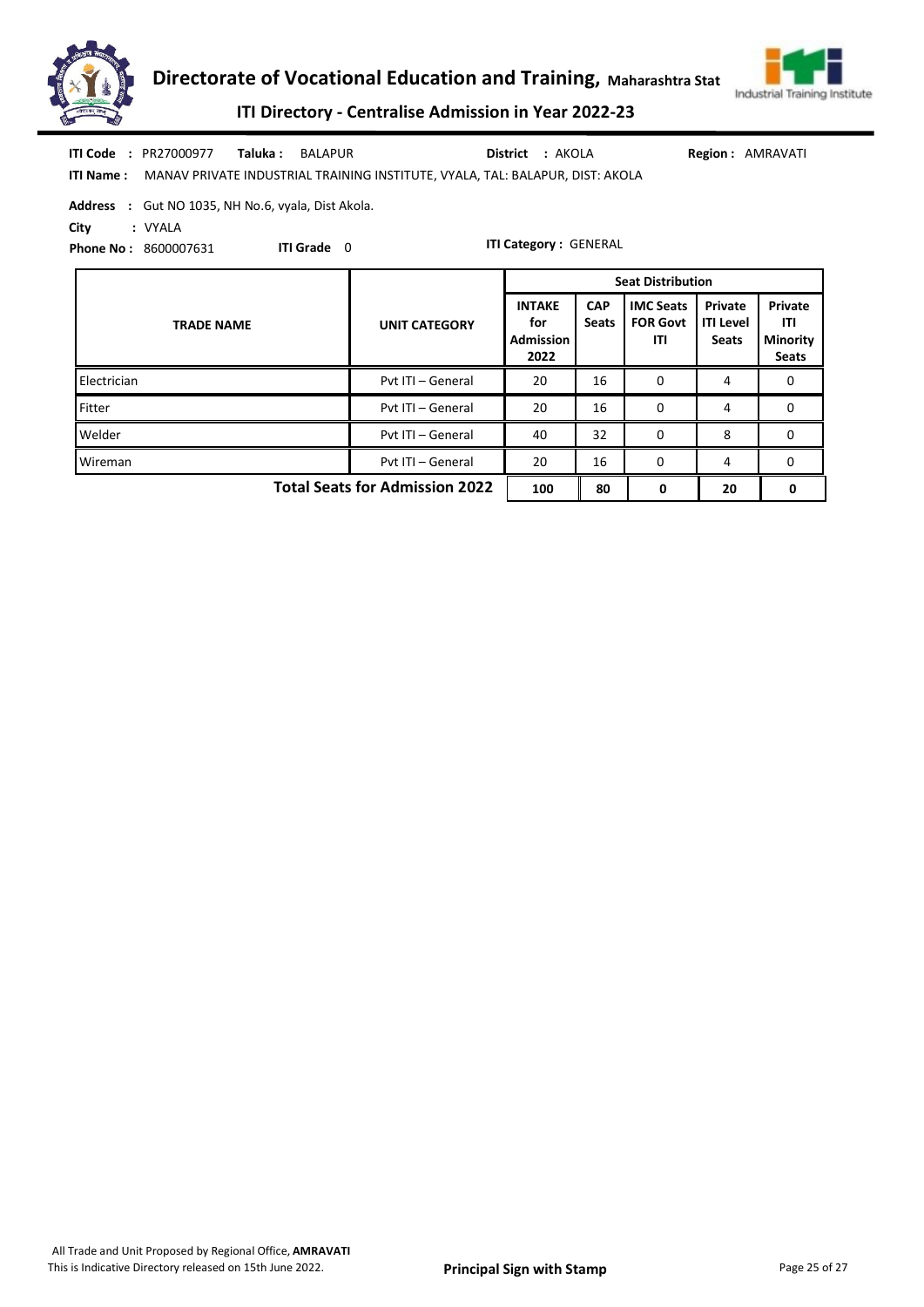



ITI Directory - Centralise Admission in Year 2022-23

ITI Name : SMT. KAMLABAI DESHMUKH PRIVATE INDUSTRIAL TRAINING INSTITUTE, KANHERISARP, TAL: BARSHITAKALI, DIST: AKOLA Taluka : BARSHITAKLI District : AKOLA ITI Code : PR27000971 Taluka : BARSHITAKLI District : AKOLA Region : AMRAVATI

Address : Kanheri Sarap Ta, Barshitakali Dist Akola.

City : KANHERI SARAP

Phone No: 0

ITI Grade 0

|                                       |                      | <b>Seat Distribution</b>                         |                            |                                            |                                             |                                                   |  |
|---------------------------------------|----------------------|--------------------------------------------------|----------------------------|--------------------------------------------|---------------------------------------------|---------------------------------------------------|--|
| <b>TRADE NAME</b>                     | <b>UNIT CATEGORY</b> | <b>INTAKE</b><br>for<br><b>Admission</b><br>2022 | <b>CAP</b><br><b>Seats</b> | <b>IMC Seats</b><br><b>FOR Govt</b><br>ITI | Private<br><b>ITI Level</b><br><b>Seats</b> | Private<br>ITI<br><b>Minority</b><br><b>Seats</b> |  |
| Electrician                           | Pvt ITI - General    | 20                                               | 16                         | 0                                          | 4                                           | 0                                                 |  |
| Fitter                                | Pvt ITI - General    | 40                                               | 32                         | 0                                          | 8                                           | 0                                                 |  |
| Wireman                               | Pvt ITI - General    | 40                                               | 32                         | 0                                          | 8                                           | 0                                                 |  |
| <b>Total Seats for Admission 2022</b> |                      |                                                  | 80                         | 0                                          | 20                                          | 0                                                 |  |